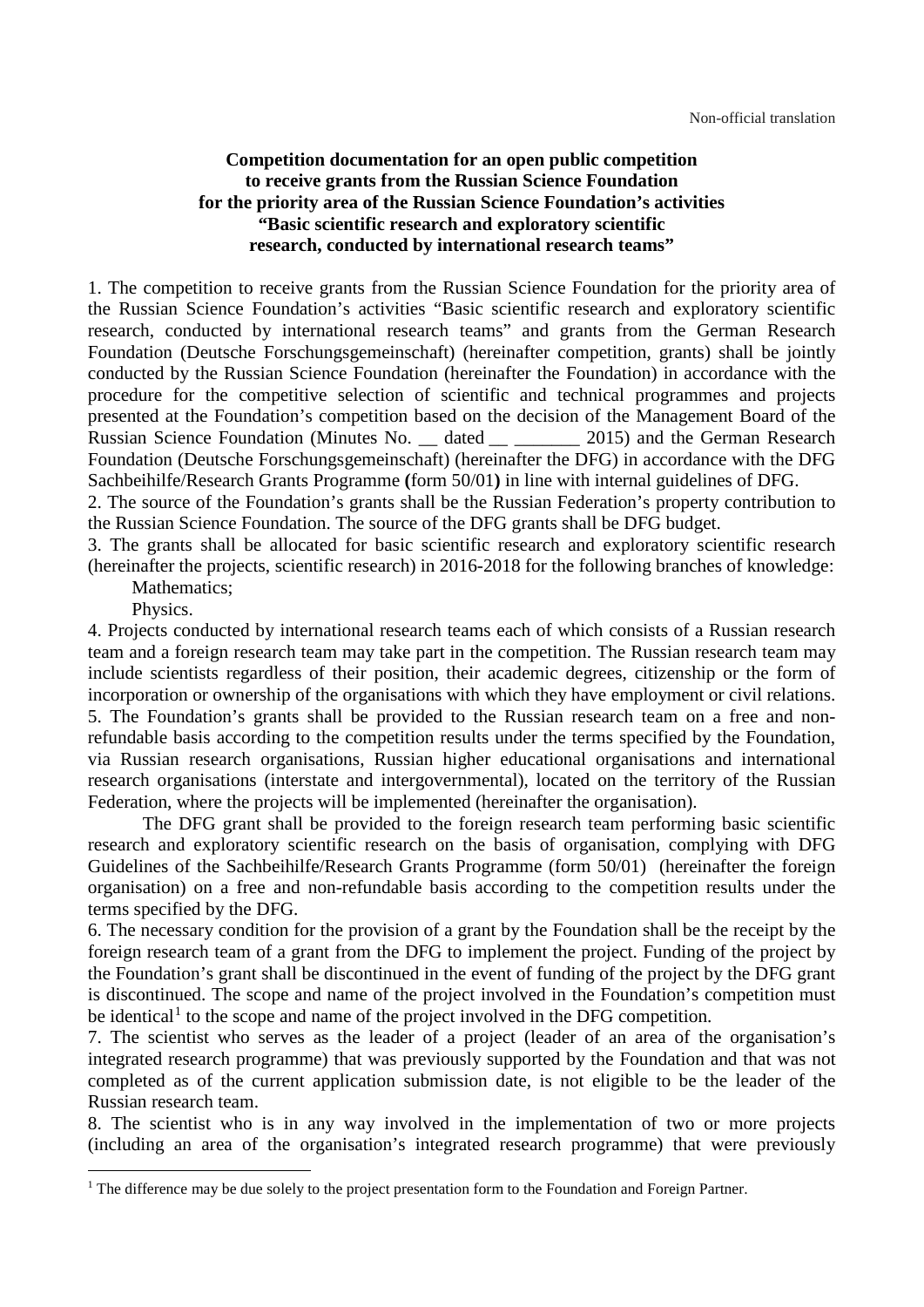supported by the Foundation and that was not completed as of the current application submission date is not eligible to be a member of the Russian research team.

9. The Russian research team leader and Russian research team members may be employees of the organisation or other persons hired to implement the project who have employment or civil relations with the organisation over the duration of the practical implementation of the project<sup>[2](#page-1-0)</sup>. The Russian research team leader must have employment relations with the organisation over the entire duration of the practical implementation of the project.

10. Over the five years preceding the competition<sup>[3](#page-1-1)</sup>, the Russian research team leader must have at least ten different publications in peer-reviewed Russian and foreign scientific journals indexed in the Web of Science or Scopus databases<sup>[4](#page-1-2)</sup>.

11. The size of one grant of the Foundation shall range from 4 (four) to 6 (six) million roubles annually<sup>[5](#page-1-3)</sup>.

12. The Foundation may alter the amount of annual funding in the event of a reduction in the size of the Russian Federation's property contribution to the Russian Science Foundation or according to a decision by the Foundation's Management Board based on the results of an expert evaluation of the grant application, reports submitted on the implementation of the project and the proper use of the grant of the Foundation by its recipient.

13. Organisation and foreign organisation must<sup>[6](#page-1-4)</sup> provide within the application the letter (letters) of agreement to supply with necessary facilities and equipment for implementation of coordinated project, on plan and terms of the activities to be implemented within the framework of the project, on the terms of use of results of intellectual activities, originated from collective creative work during the implementation of the project, on the awareness on the requirements of the Foundation to the Russian research team. The agreement must be prepared according to the Form 6, Appendix 1 of this Competition documentation. The agreement must be signed by designated representatives of Russian and foreign organisations.

14. The proportion of Russian research team members aged up to and including 39 years directly involved in the performance of scientific research shall be at least 50 (fifty) percent of the total number of Russian research team members over the entire duration of the practical implementation of the project<sup>[7](#page-1-5)</sup>. Each member of the Russian research team shall receive remuneration annually for work performed as part of the project's implementation. The total amount of annual remuneration for a member of the Russian research team may not exceed 30 percent of the total annual remuneration for all members of the Russian research team<sup>[8](#page-1-6)</sup>. The amount of annual remuneration for Russian research team members aged up to and including 39 years may not be less than 35 percent of the total annual remuneration for all Russian research team members. The total number of members of the Russian research team (including its leader) may not exceed 10 persons<sup>[9](#page-1-7)</sup>.

<u>.</u>

<span id="page-1-0"></span><sup>&</sup>lt;sup>2</sup> The location of organisation (or its branch) must be indicated as a place of work of the Russian research team leader in the employment contract (or fixed-term employment contract).

<span id="page-1-1"></span><sup>&</sup>lt;sup>3</sup> Over the period from 1 January 2010 to the publication date of the competition announcement.

<span id="page-1-2"></span><sup>4</sup> The list of publication is cited in clause 2.9 of Appendix 1.

<span id="page-1-3"></span> $5$  The planned funding amount for the project is given in clause 1.8 of Appendix 1. A breach of the terms of this clause shall results in the rejection of the application at any stage.

<span id="page-1-4"></span><sup>&</sup>lt;sup>6</sup> The violation of this clause shall result in the rejection of the application at any stage of processing.

<span id="page-1-5"></span><sup>7</sup> The members of the research team are listed in clause 1.6 of Appendix 1.

<span id="page-1-6"></span><sup>8</sup> Including guarantees established by the legislation of the Russian Federation, deductions on insurance premiums for mandatory pension insurance, for mandatory medical insurance and for mandatory social insurance in the event of temporary disability and due to maternity and for mandatory social insurance against accidents at work and occupational diseases.

<span id="page-1-7"></span><sup>&</sup>lt;sup>9</sup> The number of research team members is given in clause 1.6 of Appendix 1.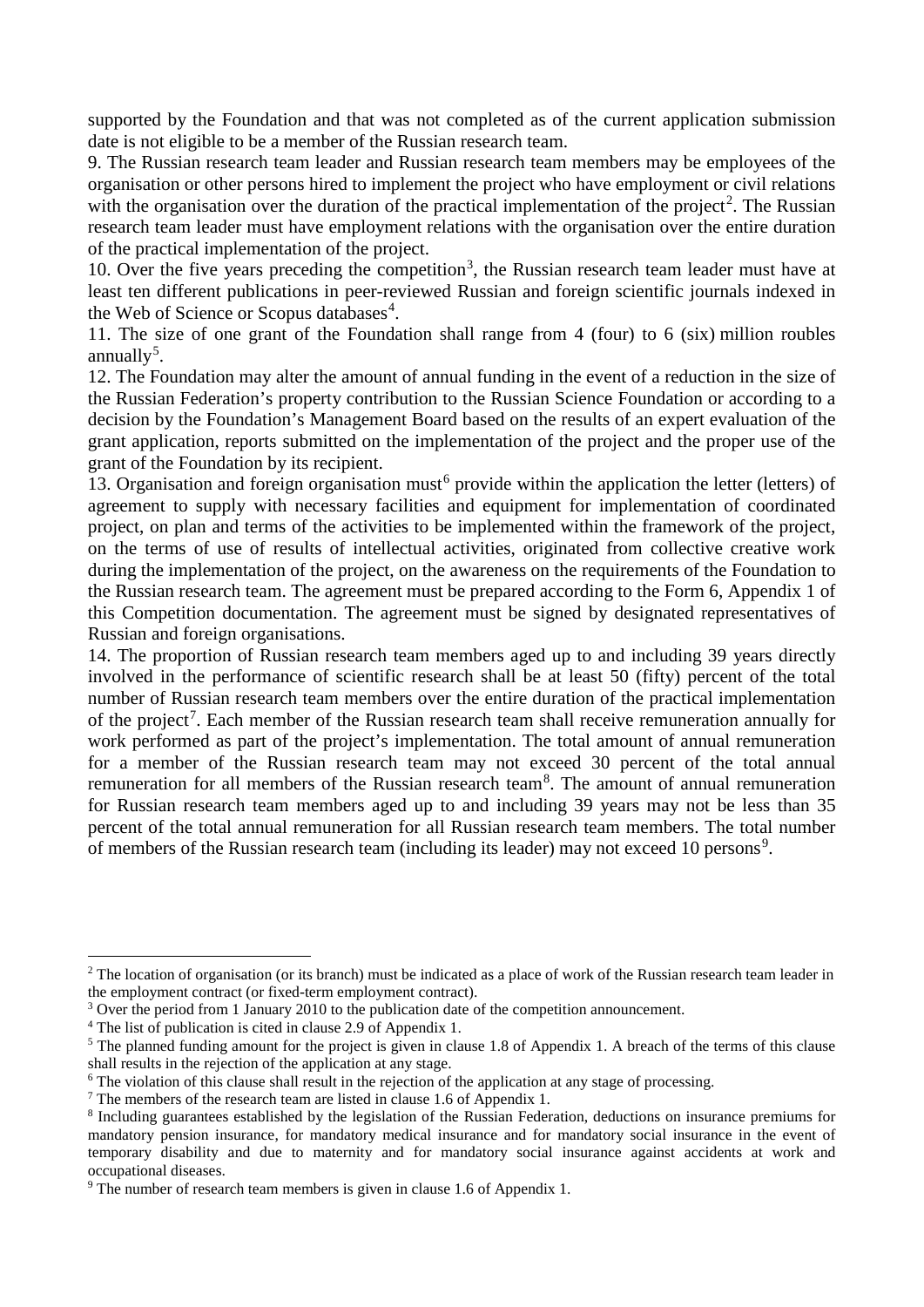15. The Russian research team leader shall be entitled as the leader<sup>[10](#page-2-0)</sup> to submit only one application to take part in this competition. There shall be no restriction on the number of projects that one organisation may implement.

16. It shall not be permitted to submit to the Foundation a project that is similar in scope to a project which has been concurrently submitted for the other competitions of the Foundation or other research foundations or organisations (other than those specified by this competition documentation) or which is currently being implemented using the funds of foundations or organisations, a government (municipal) objective or development programmes funded by the federal budget. If these conditions are violated, the Foundation shall discontinue funding for the project regardless of its stage of implementation with the simultaneous recovery of the funds paid to the recipient of the grant of the Foundation in the prescribed manner.

17. The projects supported as a result of the competition may not contain information that constitutes a state secret or other restricted information that is to be protected in accordance with the legislation of the Russian Federation. 18. A mandatory condition for the provision of the grant by the Foundation shall be the undertaking of the following obligations by the Russian research team:

18.1. To make the results of their scientific research jointly undertaken with foreign research team a part of the public domain in accordance with the legislation of the Russian Federation by publishing them in Russian and foreign peer-reviewed scientific journals.

18.2. To publish<sup>[11](#page-2-1)</sup> in Russian and foreign peer-reviewed scientific journals during the practical implementation of the project:– at least ten publications with the involvement of Russian research team members indexed in the Web of Science or Scopus databases.

18.3. To mention the financial support received from the Foundation, the DFG, and indicate the organisation and the foreign organisation, through which the financing of the project is performed, in published results of any research work performed as part of a project supported by the Foundation.

18.4. To agree that the summary of the supported project and relevant project implementation reports will be published by the Foundation and DFG, including publication on the Internet.

18.5. To agree, that the application submitted for the competition may be subject of international expert evaluation.

19. Application for the Foundation's competition shall be submitted by Russian research team leader using the forms in accordance with Appendix 1 to this competition documentation both electronically [via the Foundation's information and analytical system (hereinafter the IAS)] and as hard copy (printed from the IAS), and the contents of electronic application must be identical to the contents of the hard copy. Application shall be submitted to the Foundation in Russian language with specific fields in the application to be completed in English<sup>[12](#page-2-2)</sup> (only where specifically indicated).

20. Applications shall be completed using the Foundation's IAS located on the Internet at the address **[http://grant.rscf.ru](http://grant.rscf.ru/)**[13.](#page-2-3) As an application receives a registration number in the IAS, the Russian research team leader must print and submit one hard copy of the application and additional materials to the Foundation **no later than 12:00 a.m. (Moscow time) September, 15, 2015** at the address: Moscow, GSP-2, 109992, ul. Solyanka, d. 14, str. 3. The Russian research team leader

<span id="page-2-0"></span> $10$  The number of other projects where he or she is declared as the member of the team but is not entitled as the leader of the project shall not be limited. A breach of the terms of this clause shall result in the rejection of the application at any stage.

<span id="page-2-1"></span><sup>&</sup>lt;sup>11</sup> The number of planned publications is given in clause 1.10 of Appendix 1.

<span id="page-2-2"></span><sup>&</sup>lt;sup>12</sup> The violation of this clause shall result in the rejection of the application at any stage of processing.

<span id="page-2-3"></span><sup>&</sup>lt;sup>13</sup> The application completion cycle consists of the following steps: the registration of the applicant (if this was not done earlier, including the individual registration of the Russian research team leader and up to three core research team members), completion of information about the applicant in the IAS, the preparation of the application and the registration of the application.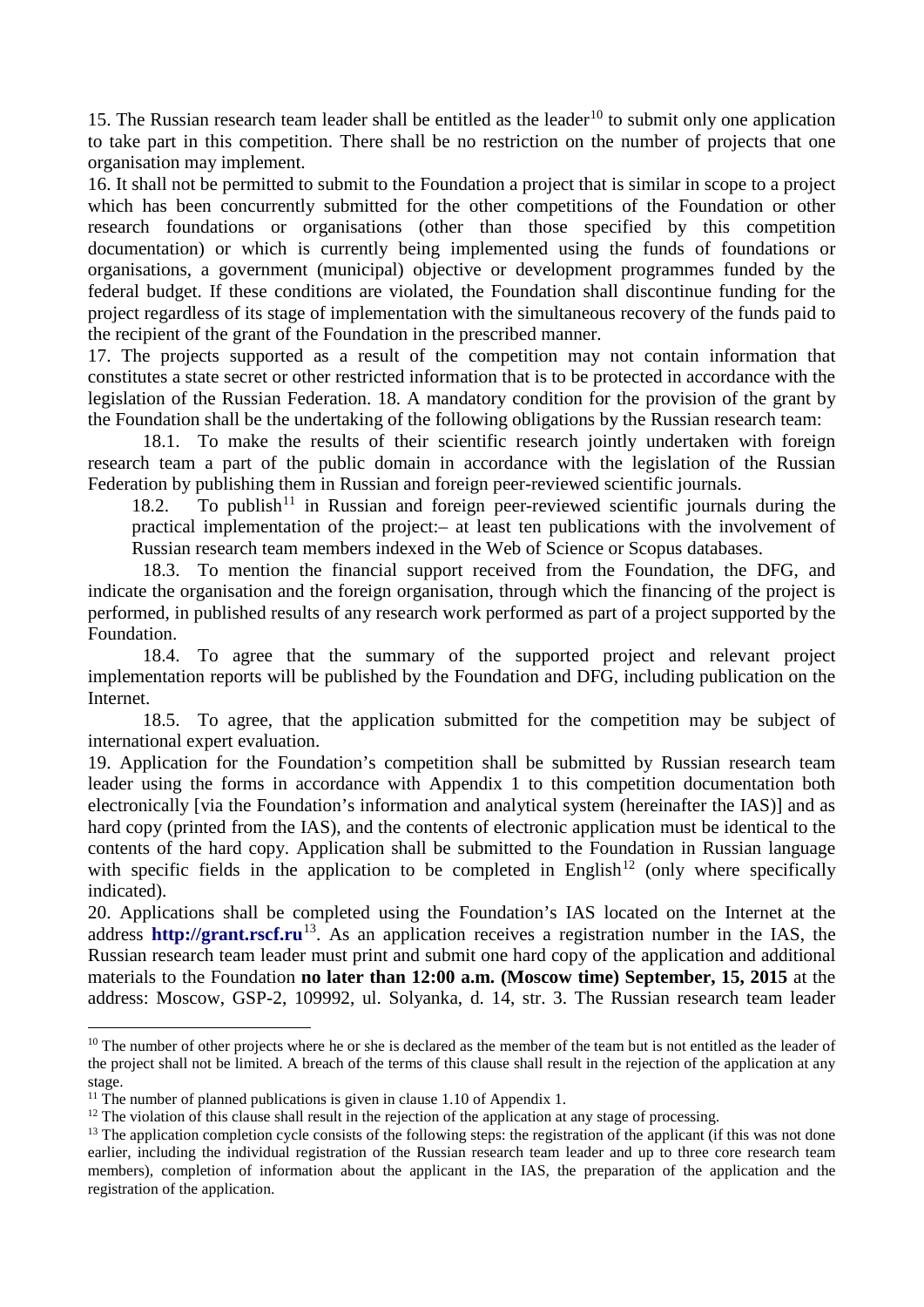shall independently choose the method for delivering the application materials to the Foundation that ensures that they are received by the Foundation by the required deadline.

21. The hard copy of the application must be bound and affixed with the organisation's seal, while the relevant forms must be personally signed by the Russian research team leader, the core research team members (core investigators) and the head of the organisation (authorised representative acting on the basis of a power of attorney)<sup>14</sup>.

22. Applications received by the Foundation shall not be returned.

23. The following applications are not eligible for the competition:

a) applications that are completed and/or submitted to the Foundation with violations of the requirements of clauses 19, 20 and 21 of this competition documentation;

b) applications that are completed and submitted to the Foundation with violations of the requirements for the content of the application to take part in the competition set forth in the announcement on the competition and the competition documentation;

c) applications whose hard copy versions differ from the electronic version registered in the IAS;

d) applications whose hard copy versions were received by the Foundation after the the deadline for the submission;

e) applications whose content violates the requirements of clauses 3, 5-8, 10, 11, 13-18, and 38 of this competition documentation.

24. The Foundation shall notify the Russian research team leader via the IAS about the registration of the application, the receipt of the hard copy of the application and the results of the competition.

25. The Russian research team leader shall be entitled to withdraw an application submitted for a competition provided that the relevant written notification is submitted to the Foundation.

26. The Russian research team leader shall be entitled to make changes to an application submitted for a competition only in the form of its withdrawal in accordance with clause 25 of this competition documentation and the submission of a new application for the competition by the required deadlines.

27. Applications eligible for the competition shall undergo an expert evaluation in accordance with the Procedure for the expert evaluation of scientific and technical programmes and projects submitted for a competition of the Russian Science Foundation and the Criteria for the competitive selection of scientific and technical programmes and projects submitted for a competition of the Russian Science Foundation<sup>15</sup>. Applications shall be referred for an expert evaluation in accordance with the classifier codes for the branches of knowledge specified by the Russian research team leaders in the applications.

28. The competition results shall be approved by the Foundation's Management Board by July, 15, 2016.

29. The list of supported projects based on the competition results shall be published on the Foundation's website no later than 10 days after the competition results are determined.

30. The texts of the agreements shall be sent to the leaders of Russian research teams whose projects were supported by the Foundation via the IAS system within 15 business days after the approval date of the competition results, for completion and signing. The will contain the following information:

– the area of scientific research;

-

the work plan and cost estimate of scientific research;

– the duty of the Russian research team leader to submit an annual report on the project's implementation;

<span id="page-3-0"></span><sup>&</sup>lt;sup>14</sup> In the event the application is signed by an authorised representative, a power of attorney (copy of a power of

attorney certified by the organisation's seal) shall be attached to the hard copy of the application.

<span id="page-3-1"></span><sup>&</sup>lt;sup>15</sup> The documents were published on the Internet at the address http://rscf.ru/fonddocs.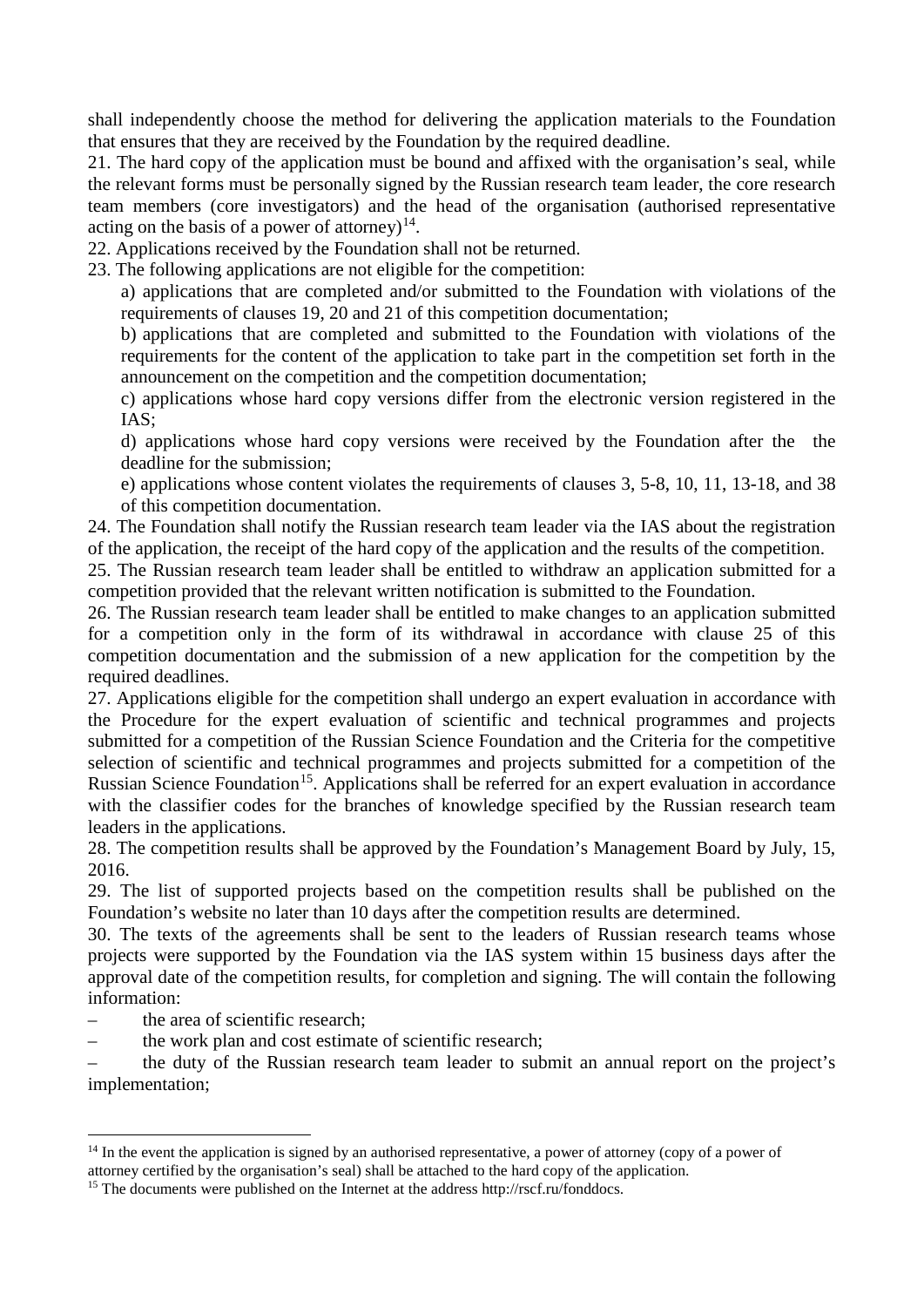– the duty of the organisation to provide the Russian research team with the necessary facility, equipment and supplies as well as access to the available experimental base for scientific research;

– the duty of the organisation to conclude civil or employment (fixed-term) contracts with each member of the Russian research team<sup>16</sup>;

– the duty of the organisation to pay to the members of the Russian research team remuneration for work performed as part of the project under written orders from the Russian research team leader;

– the duty of the organisation to maintain separate records of expenditures of the grant of the Foundation and present reports on its proper use;

– the duty of the organisation to submit a report on the proper use of the grant of the Foundation;

– the conditions and procedure for the parties to terminate the agreement, including in the event the Foundation identifies the misuse of the grant of the Foundation;

– other rights and duties of the Foundation, the Russian research team leader and organisation associated with the use of the grant of the Foundation in compliance with the provisions of this competition documentation.

31. The amount of the Foundation's financial support for the project in the agreement may be reduced compared to the amount requested by the Russian research team leader in accordance with the decision of the Foundation's Management Board based on the recommendations from the Foundation's Expert Council.

32. The Foundation may not conclude an agreement if the head of the project, declared in the agreement is different compared to the materials of the relevant application that has undergone the expert evaluation procedure.

33. Within 15 business days after receipt via the IAS of a draft agreement signed by the Russian research team leader and authorised representative of the organisation, the agreement or a substantiated refusal by the Russian research team leader or organisation to sign the agreement must be submitted to the Foundation. The Russian research team leader shall independently choose the method for delivering the signed agreement to the Foundation that ensures that it is received by the Foundation on time. If this deadline is violated, the Russian research team leader and organisation shall notify the Foundation about the impermissible delay with the signing of the agreement. If the duly signed agreement is not received by the Foundation within the following 5 business days, the relevant project shall be excluded from the list of projects supported by the Foundation, and the relevant notice will be published on the Foundation's official website.

34. The Foundation's grant may be used solely for the purposes specified in the agreement.

35. The identification of the misuse of the grant of the Foundation shall constitute grounds for the termination of the agreement and the return of the grant of the Foundation in the manner prescribed by the agreement.

36. The results of intellectual activities, originated from collective creative work during the implementation of the project will be used by their holders on equal terms and in accordance with national legislation. The Russian Federation may use<sup>[17](#page-4-1)</sup> for government needs the results of intellectual activity created by an international research team on the conditions of a royalty-free, ordinary (non-exclusive) licence granted by the right holder to the relevant government customer.

37. The organisation shall be responsible for the proper use of the Foundation's grant.

38. The organisation's overhead may not exceed 10 percent of the amount of the Foundation's grant.

<span id="page-4-0"></span><sup>&</sup>lt;sup>16</sup> If such contracts were not previously concluded.

<span id="page-4-1"></span> $17$  The winner is responsible for settling matters associated with the implementation of this clause with the foreign research team.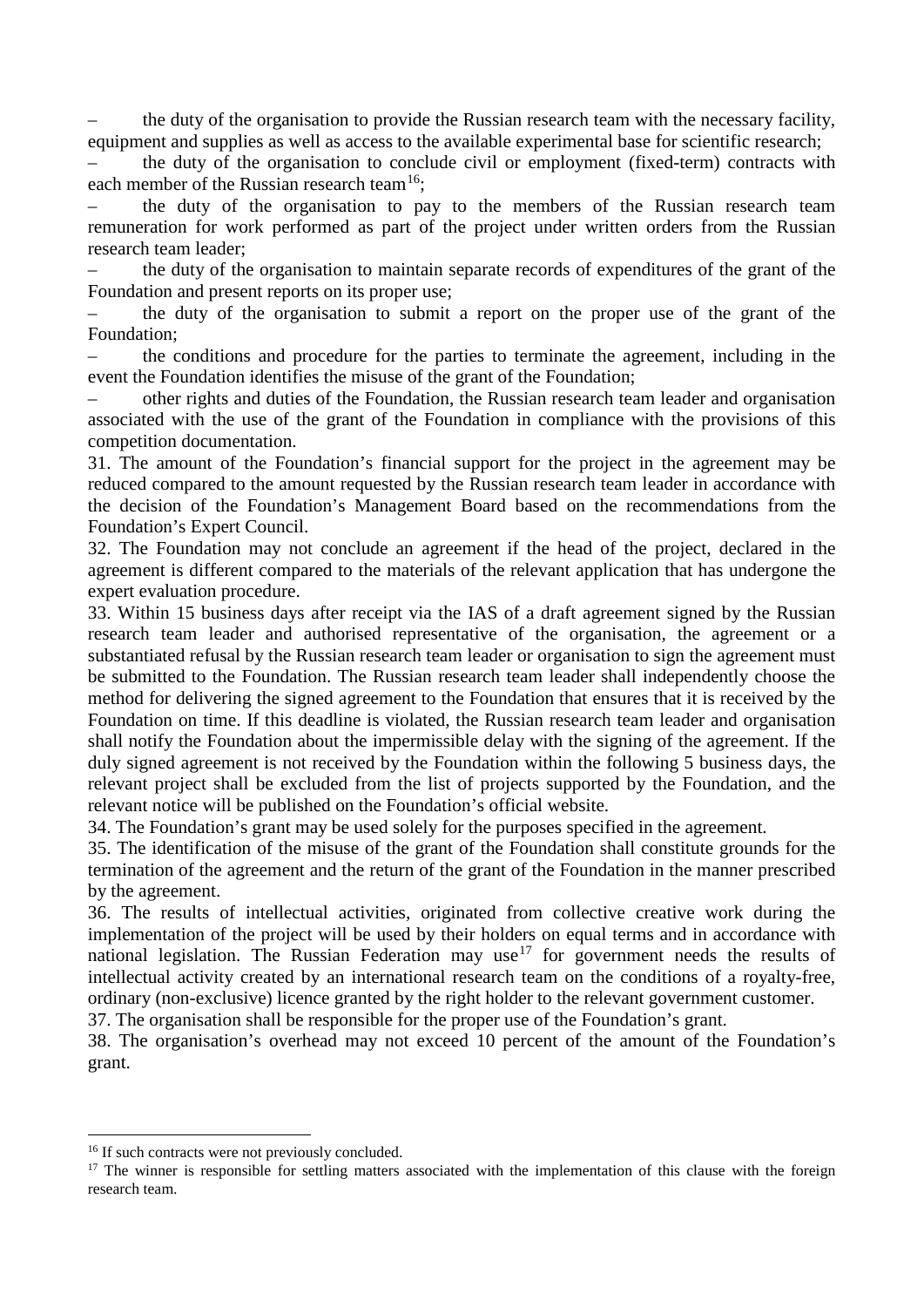# **Appendix 1**

# **Form "C". Cover sheet of application to the Russian Science Foundation**

# **2015 competition "Basic scientific research and exploratory scientific research conducted by international research teams"**

| Project name                                                                                                                                                                                            |                                                          | Project number                         |                      |  |
|---------------------------------------------------------------------------------------------------------------------------------------------------------------------------------------------------------|----------------------------------------------------------|----------------------------------------|----------------------|--|
| RSF-DFG:                                                                                                                                                                                                |                                                          | Project type: IRT                      |                      |  |
|                                                                                                                                                                                                         |                                                          | Branch of knowledge:                   |                      |  |
|                                                                                                                                                                                                         |                                                          | Main classifier code:                  |                      |  |
|                                                                                                                                                                                                         |                                                          | Additional classifier codes:           |                      |  |
|                                                                                                                                                                                                         |                                                          | SRSTI code:                            |                      |  |
|                                                                                                                                                                                                         |                                                          |                                        |                      |  |
|                                                                                                                                                                                                         |                                                          |                                        |                      |  |
| Surname, name and patronymic (if available) of                                                                                                                                                          |                                                          | Contact telephone number and e-mail of |                      |  |
| Russian research team leader:                                                                                                                                                                           |                                                          | Russian research team leader:          |                      |  |
| Surname, name and patronymic (if available) of                                                                                                                                                          |                                                          | Contact telephone number and e-mail of |                      |  |
| foreign research team leader:                                                                                                                                                                           |                                                          | foreign research team leader:          |                      |  |
|                                                                                                                                                                                                         |                                                          |                                        |                      |  |
| Full and abbreviated name of the organisation via which the project is to be funded:                                                                                                                    |                                                          |                                        |                      |  |
|                                                                                                                                                                                                         | Full and abbreviated name of the foreign organisation:   |                                        |                      |  |
| Amount of project funding (thousand roubles) in                                                                                                                                                         |                                                          | Start year of                          | End year of project: |  |
| $2016 -$                                                                                                                                                                                                |                                                          | project: 2016                          | 2018                 |  |
|                                                                                                                                                                                                         |                                                          |                                        |                      |  |
| Surnames, names and                                                                                                                                                                                     |                                                          |                                        |                      |  |
| patronymics (if                                                                                                                                                                                         |                                                          |                                        |                      |  |
| available) of the core                                                                                                                                                                                  |                                                          |                                        |                      |  |
| investigators <sup>18</sup>                                                                                                                                                                             |                                                          |                                        |                      |  |
| on the Russian research                                                                                                                                                                                 |                                                          |                                        |                      |  |
| team                                                                                                                                                                                                    |                                                          |                                        |                      |  |
| (in full)                                                                                                                                                                                               | (Russian research team leader not indicated in this box) |                                        |                      |  |
|                                                                                                                                                                                                         |                                                          |                                        |                      |  |
| I hereby guarantee that no copyrights or other rights of third persons were violated when                                                                                                               |                                                          |                                        |                      |  |
| preparing this application and/or the right holders hereby consent to the submission of materials<br>to the Foundation and their use by the Foundation for an expert evaluation and for publication (in |                                                          |                                        |                      |  |
|                                                                                                                                                                                                         |                                                          |                                        |                      |  |
| the form of summaries to the applications).                                                                                                                                                             |                                                          |                                        |                      |  |
| Signature of Russian research team leader<br>$\overline{\phantom{a}}$                                                                                                                                   |                                                          | Application registration date          |                      |  |
|                                                                                                                                                                                                         |                                                          |                                        |                      |  |
|                                                                                                                                                                                                         |                                                          |                                        |                      |  |
|                                                                                                                                                                                                         |                                                          |                                        |                      |  |
|                                                                                                                                                                                                         |                                                          |                                        |                      |  |
|                                                                                                                                                                                                         |                                                          |                                        |                      |  |
| place seal here                                                                                                                                                                                         |                                                          |                                        |                      |  |
|                                                                                                                                                                                                         |                                                          |                                        |                      |  |
|                                                                                                                                                                                                         |                                                          |                                        |                      |  |

<u>.</u>

<span id="page-5-0"></span><sup>&</sup>lt;sup>18</sup> Up to the 3 core Russian research team members regardless of the overall number of team members.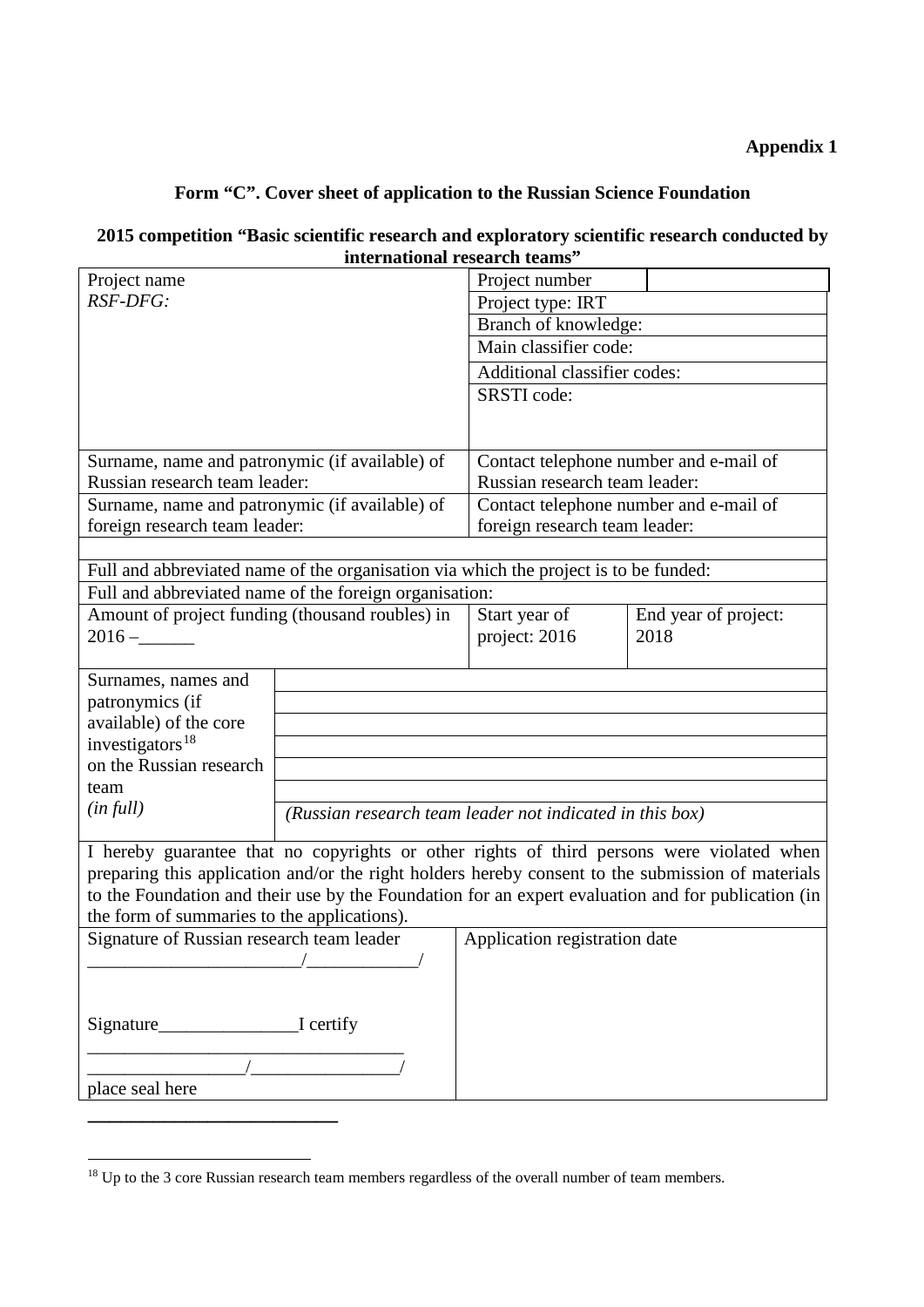### **Information about the project**

1.1. Project name *in Russian in English*

- 1.2. Priority area for the development of science, technology and engineering in the Russian Federation, critical technology<sup>19</sup>:
- 1.3. Keywords (no more than 15 terms)

*in Russian in English*

1.4. Project summary<sup>[20](#page-6-1)</sup> (no more than 2 pages, including brief description of the relevance and scientific novelty)

> *in Russian in English*

1.5. The anticipated results and their significance*[21](#page-6-2)* [indicate the anticipated results and their scientific and social significance (assessment of the compliance of the planned results with the international standards of research and the ability for the practical use of the planned results of the project in the economy and social sector)]

*in Russian*

*in English*

1.6. The Russian research team<sup>[22](#page-6-3)</sup> shall include:

 $\frac{1}{\sqrt{1-\frac{1}{\sqrt{1-\frac{1}{\sqrt{1-\frac{1}{\sqrt{1-\frac{1}{\sqrt{1-\frac{1}{\sqrt{1-\frac{1}{\sqrt{1-\frac{1}{\sqrt{1-\frac{1}{\sqrt{1-\frac{1}{\sqrt{1-\frac{1}{\sqrt{1-\frac{1}{\sqrt{1-\frac{1}{\sqrt{1-\frac{1}{\sqrt{1-\frac{1}{\sqrt{1-\frac{1}{\sqrt{1-\frac{1}{\sqrt{1-\frac{1}{\sqrt{1-\frac{1}{\sqrt{1-\frac{1}{\sqrt{1-\frac{1}{\sqrt{1-\frac{1}{\sqrt{1-\frac{1}{\sqrt{1-\frac{1}{\sqrt{1-\frac{1$ including

\_\_\_ investigators aged under and including 39 years, including:

\_\_\_ full-time post-graduate students, adjuncts, interns, residents and students.

1.7. The planned members of the international research team indicating the surnames, names and patronymics (if available) of the research team members, their age at the time of the application's submission, their academic degrees, positions, primary workplaces and forms of relations with the organisation (foreign organisation) (employment contract, civil contract) during the project implementation period. For the foreign research team members only relevant academic positions may be indicated.

> *in Russian in English*

1.8. The planned project funding amount by year<sup>[24](#page-6-5)</sup>:

by the Foundation:  $2016 - 2017 - 2017 - 2018 -$  (given in thousand roubles); by the DFG: 2016 – \_\_\_\_\_, 2017 – \_\_\_\_\_\_\_, 2018 – \_\_\_\_\_\_\_ (given in thousand euro).

1.9. Based on the project results and during its implementation, the Russian research team with the involvement of members of the Russian research team plans to publish<sup>[25](#page-6-6)</sup> in Russian and foreign peer-reviewed scientific journals at least

<span id="page-6-0"></span>Specified according to the list (Decree No. 899 of the President of the Russian Federation dated 7 July 2011) in the event that the subject of the project can be classified under one of the priority areas and contribute to 19

<span id="page-6-1"></span>the development of the critical technologies of the Russian Federation.<br><sup>20</sup> This information may be published on the Foundation's website on the.<br><sup>21</sup> This information may be published on the Foundation's website on the

<span id="page-6-2"></span><sup>&</sup>lt;sup>21</sup> This information may be published on the Foundation's website on the.<br><sup>22</sup> Any discusses in the mapping of the geograph team with the geograph

<span id="page-6-3"></span>Any discrepancy in the members of the research team with the requirements of clause 14 of the competition documentation shall constitute grounds to deny an application for the competition.

<span id="page-6-4"></span><sup>&</sup>lt;sup>23</sup><br>Regardless of whether the investigator has employment or civil relations with the organisation.<br><sup>24</sup> Any discrepancy in the planned project funding amount with the requirements of clause 1

<span id="page-6-5"></span>Any discrepancy in the planned project funding amount with the requirements of clause 11 of the competition documentation shall constitute grounds to deny an application for the competition.

<span id="page-6-6"></span>Data is given for the entire project implementation period. Any discrepancy in the number of publications with the requirements of clause 18.2 of the competition documentation shall constitute grounds to deny an application for the competition.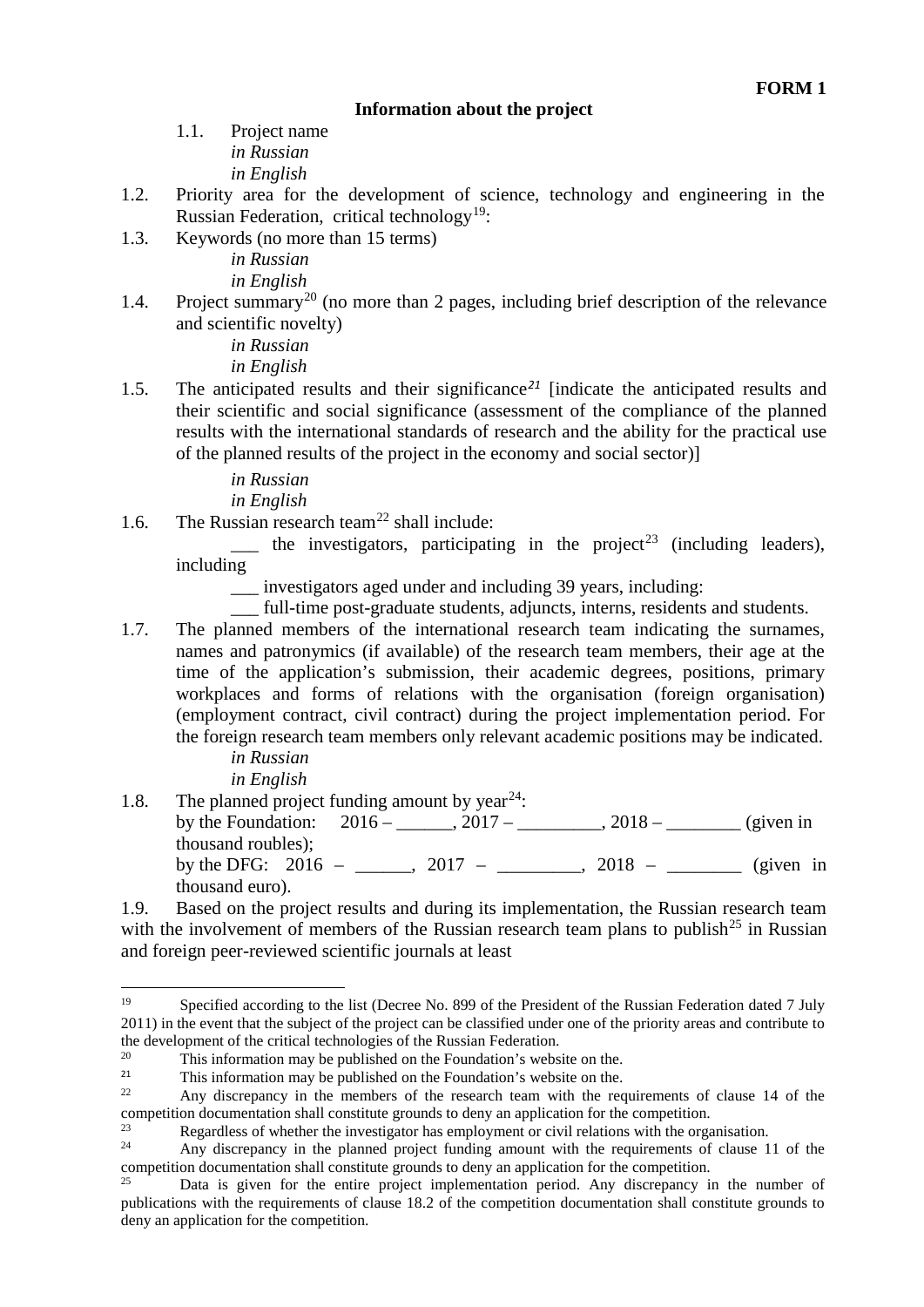\_\_ publications, including

\_\_ publications indexed in the Web of Science or Scopus databases;

\_\_ publications in Russian language indexed in the Russian Science Citation Index;

- monographs.
- 1.10. The number of publications by members of the Russian research team over the five years<sup>[26](#page-7-0)</sup> before the competition,  $\ddot{\text{u}}$ , including  $\ddot{\text{u}}$  –indexed in the Web of Science or Scopus.

The number of publications by members of the foreign research team over the five years<sup>[27](#page-7-1)</sup> before the competition,  $\ddot{\text{u}}$ , including  $\ddot{\text{u}}$  –indexed in the Web of Science or Scopus.

1.11. The planned involvement of an international research team in international collaborations (projects) (if any).

- 1.12. File with the agreement to supply with necessary facilities and equipment for implementation of coordinated project, on plan and terms of the activities, to be implemented within the framework of the project, on the terms of use of results of intellectual activities, originated from collective creative work during the implementation of the project, , on the awareness on the requirements of the Foundation to the Russian research team<sup>[28](#page-7-2)</sup>.
- 1.13. The full and abbreviated name of the foreign organisation.

The Russian research team leader confirms that

– he will have employment relations with the organisation over the entire duration of the project's implementation;

when publishing the results of any research work performed as part of a project supported by the Foundation, the Russian research team shall mention the financial support received from the Foundation, the DFG, and indicate the organisation and the foreign organisation, through which the financing of the project is performed, and he also consents to the Foundation and DFG publishing summaries and the anticipated results of the project and the relevant reports on the project's implementation, including publication on the Internet;

–the project shall not have any other funding sources over the entire duration of the practical implementation of the project using the grants from the Foundation and DFG, other than the grants from the Foundation and DFG;

– the project is not similar in scope to any project submitted concurrently for the competitions of research foundations and other organisations (except those specified by the competition documentation);

– the project contains no information that constitutes a state secret or other restricted information that is to be protected in accordance with the legislation of the Russian Federation;

– the proportion of Russian research team members aged under and including 39 years shall be at least 50 percent of the total number of Russian research team members over the entire duration of the practical implementation of the project;

– he will submit an annual report on the project's implementation.

#### **Signature of the Russian research team leader**

<sup>&</sup>lt;sup>26</sup> In the period from 1 January 2010 until the publication date of an announcement on the competition.

<span id="page-7-1"></span><span id="page-7-0"></span> $^{27}$  In the period from 1 January 2010 until the publication date of an announcement on the competition.

<span id="page-7-2"></span><sup>&</sup>lt;sup>28</sup> In accordance with clause 13 of the competition documentation. The failure to submit this document or any discrepancies in its content with clause 13 of the competition documentation shall result in the rejection of the application.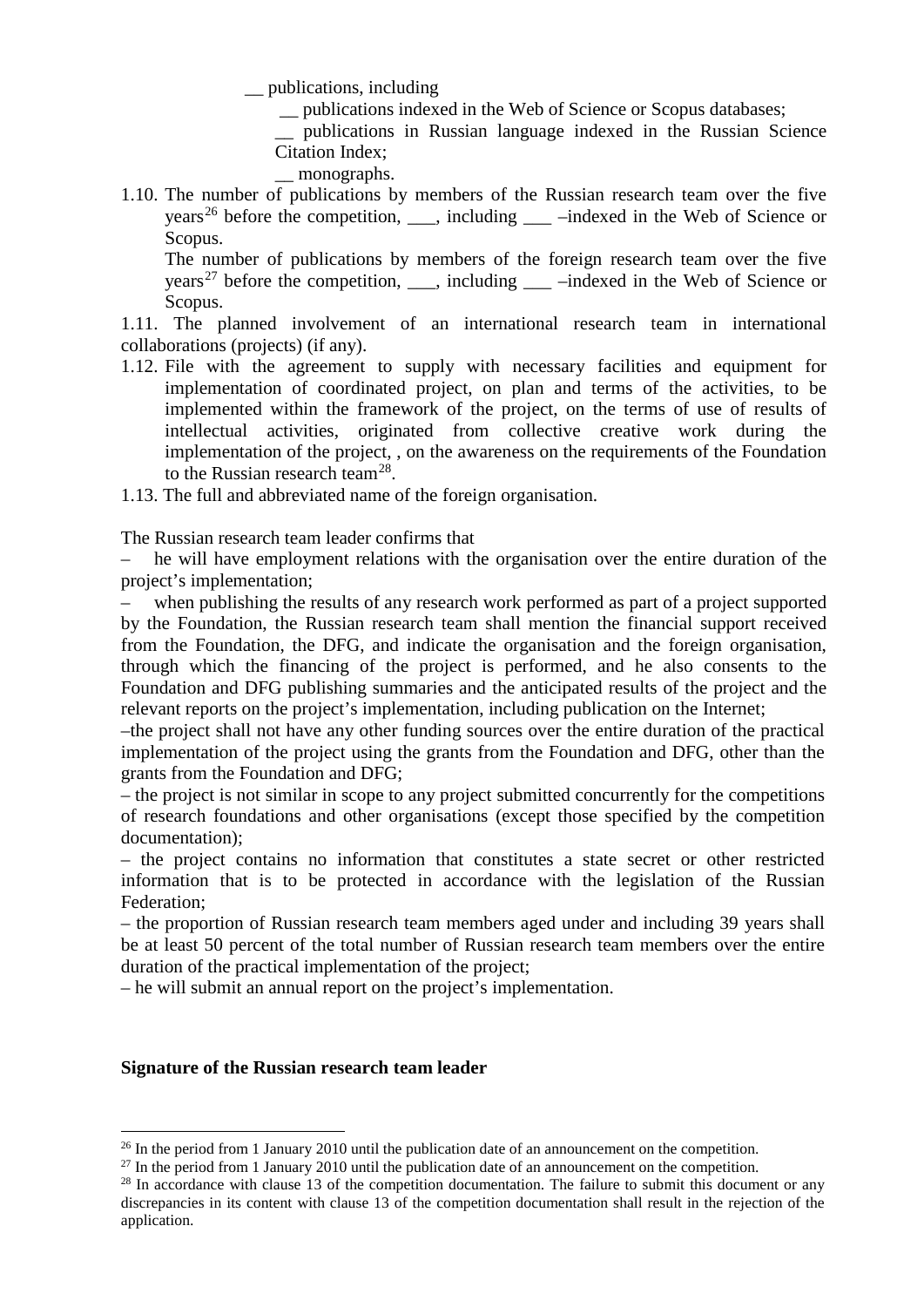#### **Information about the Russian research team leader**

2.1. Surname, name and patronymic (if available)

*in Russian*

#### *surname and initials in English*

- 2.2. Date of birth of the Russian research team leader *(given in figures – date, month, year)*
- 2.3. Citizenship
- 2.4. Academic degree, year conferred<sup>[29](#page-8-0)</sup>
- 2.5. Awards and prizes for scientific activities, membership in leading scientific communities (if any), involvement in the editorial boards of leading peer-reviewed scientific publications (if any), involvement in the organising committees or programme committees of renowned international conferences and other experience organising international events.
- 2.6. Primary place of employment at the time of the application's submission position and full name of the organisation (abbreviated name of the organisation) $30$ .
- 2.7. Area of scientific interests keywords *(no more than 15 keywords)*

*in Russian in English*

- 2.8. Area of scientific interests Foundation classifier codes
- 2.9. A list of publications by the Russian research team leader for the five years preceding the competition that confirms compliance with the terms of clause 10 of the competition  $d$ ocumentation $31$ .

*in English[32](#page-8-3)*

The list contains publications in journals indexed in the Web of Science or Scopus.

- 2.10. The main scientific results over the period from 2010 *(the results must be confirmed by information from the application, for example publications)*
	- *in Russian in English*
- 2.11. The total number of publications over the period since 2010, \_\_\_, including: \_\_\_\_ –indexed in the Web of Science or Scopus.
- 2.12. A list of publications over the last 5 years<sup>[33](#page-8-4)</sup> *[monographs, legally protected results of intellectual activity, publications in leading peer-reviewed scientific titles, publications indexed in the Web of Science or Scopus citation systems; no more than 10 publications cited; if published on the Internet a link shall be provided (mandatory for publications in indexed journals); specify the impact factor of the scientific publication (according to the 2013 JCR Science Edition or 2013 JCR Social Sciences Edition), if any]. in English*
- 2.13. Research projects management experience *(specify the name of the foundations (organisations), numbers, project names and completion period for the last 5 years).*

<sup>&</sup>lt;sup>29</sup> If there are multiple academic degrees, specify the one that best matches the subject of the project. <u>.</u>

<span id="page-8-1"></span><span id="page-8-0"></span><sup>&</sup>lt;sup>30</sup>The Russian research team leader may not necessarily be an employee of the organisation at the time of the application's submission, but must conclude an employment contract with the organisation if victorious in the competition.

<span id="page-8-2"></span> $31$  It is sufficient to cite references to publications in an amount equal to the threshold established in the competition

documentation. Any discrepancy in the number of publications cited in the list and/or numerically in the line below with the requirements of clause 9 of the competition documentation shall constitute grounds to deny an application for the competition.

<span id="page-8-3"></span> $32$  For Russian language names, the information shall be given in Russian with a translation into English. It must also be clear that the same document is being cited (for example, add the word "translation").

<span id="page-8-4"></span><sup>&</sup>lt;sup>33</sup> Clause is not mandatory. Publications that indicate scientific qualification and achievements may be cited, including the publications specified in clause 2.9 of this form.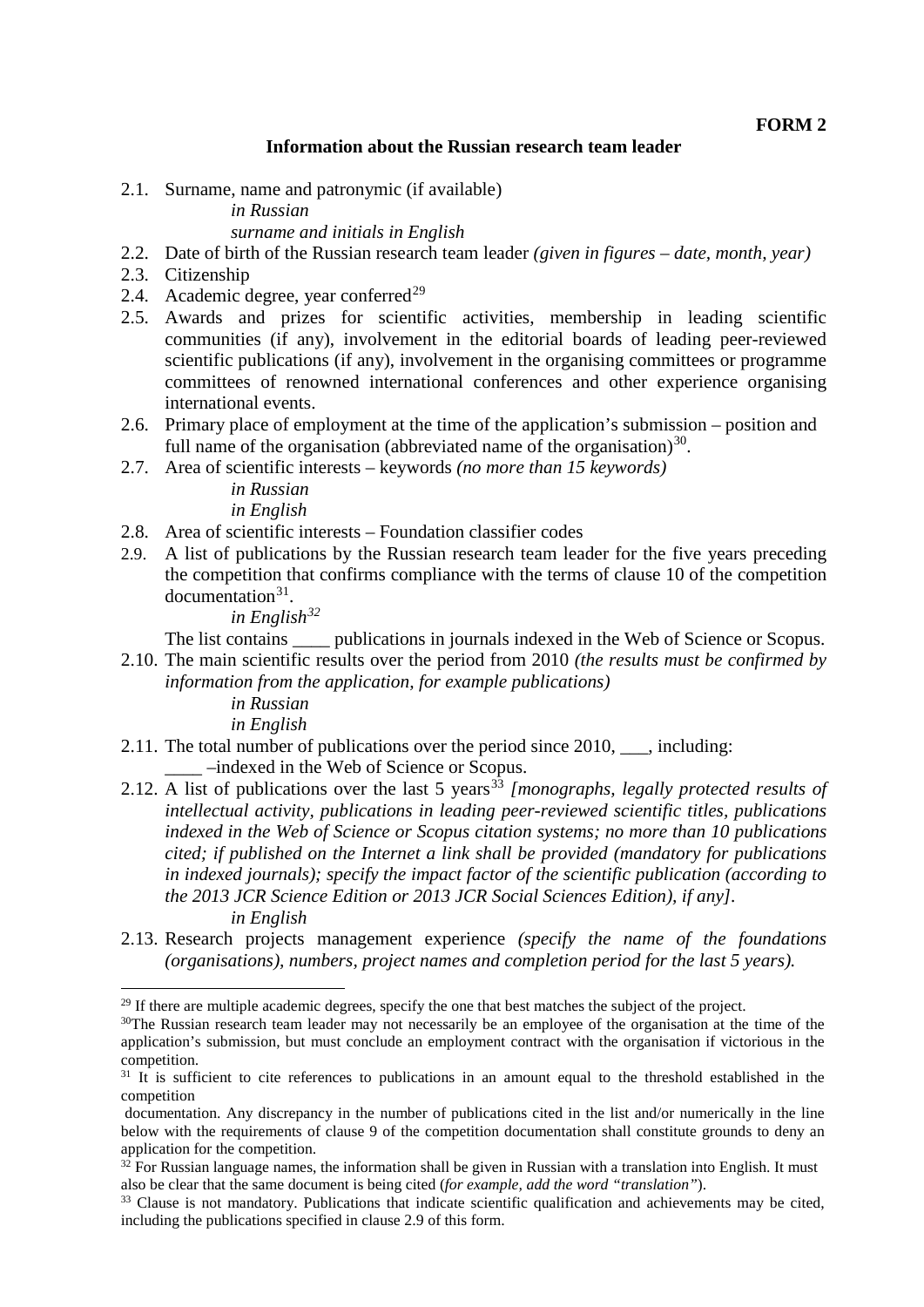2.14. Planned involvement in research projects (in any position) in 2016. Total number –  $\Box$ , including: management –  $\Box$ , participation as an investigator –  $\Box$ , specifically:

\_\_\_\_\_\_\_\_\_\_\_\_\_\_\_\_\_\_\_\_\_\_\_\_\_\_\_\_\_\_\_\_\_\_\_\_\_\_\_\_\_\_\_\_\_\_\_\_\_\_\_\_\_\_\_\_\_\_\_\_\_\_\_\_\_\_\_\_\_ \_\_\_\_\_\_\_\_\_\_\_\_\_\_\_\_\_\_\_\_\_\_\_\_\_\_\_\_\_\_\_\_\_\_\_\_\_\_\_\_\_\_\_\_\_\_\_\_\_\_\_\_\_\_\_\_\_\_\_\_\_\_\_\_\_\_\_\_\_

*(also specify the grantors or project customers and funding source, for example – government objective of a founder, grants from the RFBR, RHF, PRF, RSF and other foundations, government contract (customer, programme), other economic contract and other grants and subsidies).*

- 2.15. The proportion of working time that is to be devoted to the management of this project if victorious in the competition –  $\qquad$  percent<sup>34</sup>.
- 2.16. Involvement in educational activities *(specify information about management by postgraduate students and the preparation and delivering new educational courses at Russian and foreign universities).*
- 2.17. Mailing address
- 2.18. Contact telephone number
- 2.19. E-mail
- 2.20. Involvement in the project: Russian research team leader
- 2.21. Files with additional information<sup>[35](#page-9-1)</sup> (*summary and other additional information that may be useful for making a decision concerning the funding for this project*). *in Russian (separate file) and English*

I have read and agree with the conditions of the Foundation's competition<sup>36</sup>. I confirm my participation in the project.

I consent<sup>[37](#page-9-3)</sup> to the processing (including the collection, classification, accumulation, storage, updating, use and destruction) of the personal data I have provided above by the Russian Science Foundation (address: Moscow, ul. Solyanka, d. 14, str. 3) for the purpose of conducting an expert evaluation of the application and preparing analytical materials on competitions for the period until the liquidation of the operator (Foundation). I may withdraw this consent in written form.

Identification document

\_\_\_\_\_\_\_\_\_\_\_\_\_\_\_\_\_\_\_\_\_\_\_\_\_\_\_\_\_\_\_\_\_\_\_\_\_\_\_\_\_\_\_\_\_\_\_\_\_\_\_\_\_\_\_\_\_\_\_\_\_\_\_\_\_\_\_\_\_\_\_\_\_\_\_ *(type, number, issue date, issuing authority, please print)*

**Signature of Russian research team leader**

<span id="page-9-0"></span><sup>&</sup>lt;sup>34</sup> I.e., from full-time employment within the framework of employment or civil relations. Therefore, employment in spare time from primary work must also be taken into account.

<span id="page-9-2"></span><span id="page-9-1"></span> $35$  In pdf format, up to 3 megabytes.<br> $36$  Only to be completed by Russian research team leader hereinafter.

<span id="page-9-3"></span> $37$  In accordance with the requirements of Federal Law No. 152-FZ dated 27 July 2006 "On Personal Data".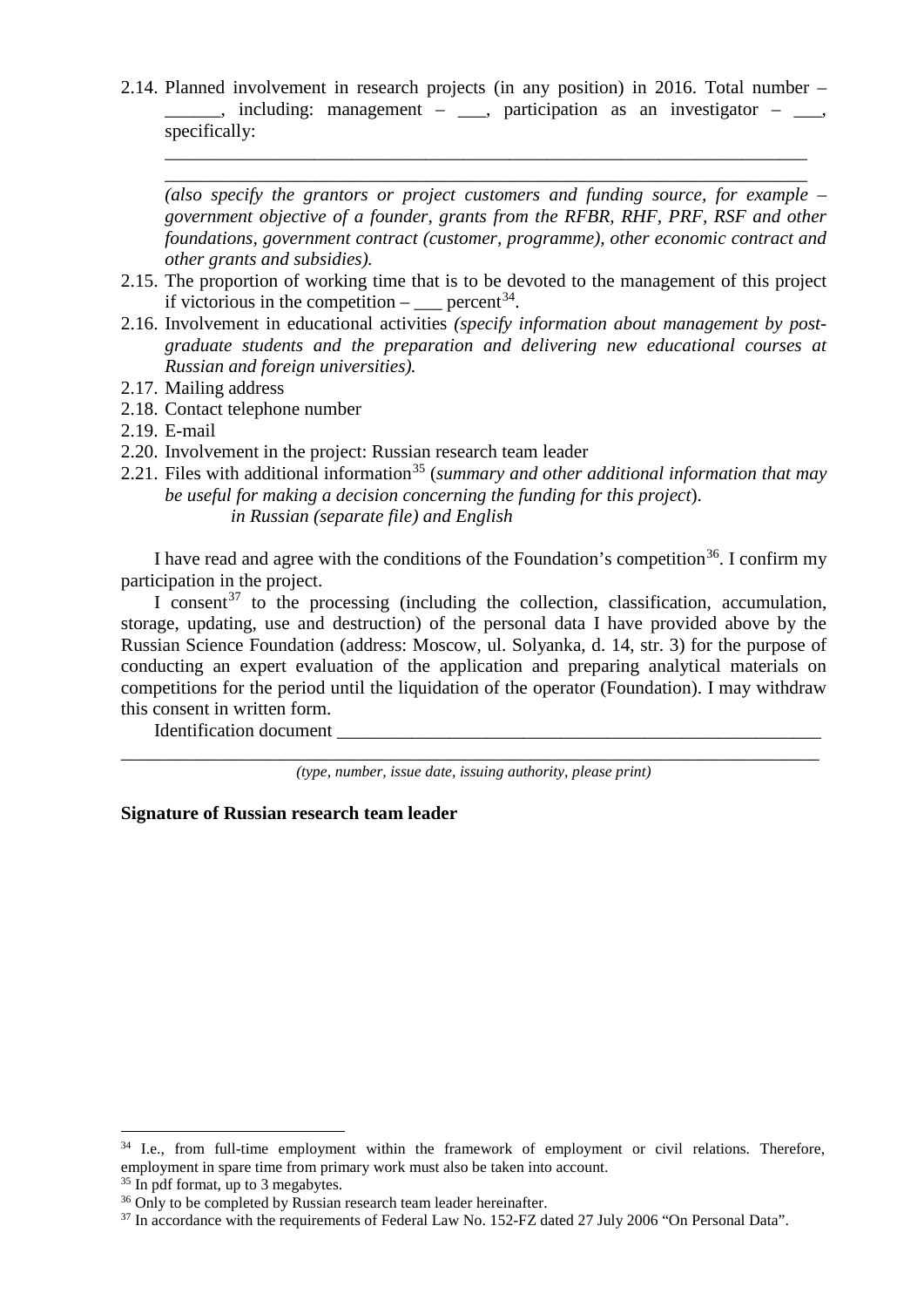### **Information about the foreign research team leader[38](#page-10-0)**

2.1. Surname, name and patronymic (if available) *in Russian*

# *surname and initials in English*

- 2.2. Citizenship
- 2.3. Academic degree, year conferred  $39$
- 2.4. Awards and prizes for scientific activities, membership in leading scientific communities (if any), involvement in the editorial boards of leading peer-reviewed scientific publications (if any), involvement in the organising committees or programme committees of renowned international conferences and other experience organising international events.
- 2.5. Primary place of employment at the time of the application's submission position and full name of the organisation.
- 2.6. Area of scientific interests keywords *(no more than 15 keywords) in English*
- 2.7. Area of scientific interests Foundation classifier codes
- 2.8. The main scientific results over the period from 2010 *(the results must be confirmed by information from the application, for example publications) in Russian*

*in English*

- 2.9. The total number of publications over the period since 2010, \_\_\_, including: \_\_\_\_ –indexed in the Web of Science or Scopus.
- 2.10. A list of publications over the last 5 years<sup>[40](#page-10-2)</sup> [monographs, legally protected results of *intellectual activity, publications in leading peer-reviewed scientific titles, publications indexed in the Web of Science or Scopus citation systems; no more than 10 publications cited; if published on the Internet a link shall be provided (mandatory for publications in indexed journals); specify the impact factor of the scientific publication (according to the 2013 JCR Science Edition or 2013 JCR Social Sciences Edition), if any]. in English*
- 2.11. E-mail
- 2.12. Involvement in the project: foreign team leader

**Information about the foreign research team leader are confirmed, Signature of Russian research team leader**

<sup>&</sup>lt;sup>38</sup> To be filled by the Russian research team leader. -

<span id="page-10-1"></span><span id="page-10-0"></span><sup>&</sup>lt;sup>39</sup> If there are multiple academic degrees, specify the one that best matches the subject of the project.

<span id="page-10-2"></span><sup>40</sup> Clause is not mandatory. Publications demonstrating scientific qualification and achievements may be cited.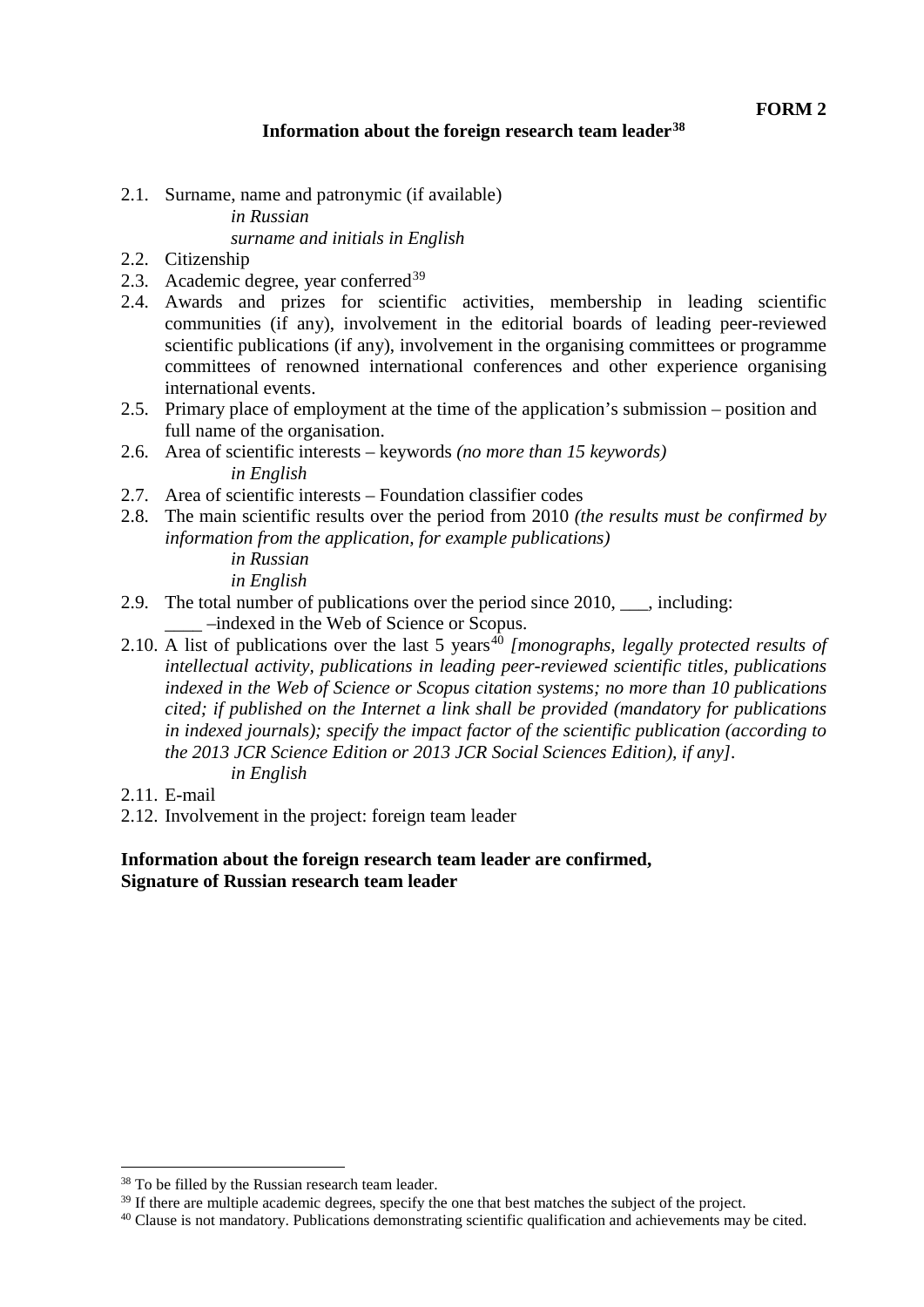### **Information about the core investigator of the project[41](#page-11-0)**

2.1. Surname, name and patronymic (if available)

*in Russian*

*surname and initials in English*

- 2.2. Date of birth *(given in figures – date, month, year)*
- 2.3. Citizenship
- 2.4. Academic degree<sup>42</sup>, year conferred
- 2.5. Awards and prizes for scientific activities, membership in leading scientific communities (if any) and involvement in the editorial boards of leading peer-reviewed scientific publications (if any).
- 2.6. Primary place of employment at the time of the application's submission position and full name of the organisation (abbreviated name of the organisation)
- 2.7. Area of scientific interests keywords *(no more than 15 keywords)*

*in Russian in English*

- 2.8. Area of scientific interests Foundation classifier codes
- 2.9. The total number of publications over the period since 2010, \_\_\_, including: \_\_\_\_ –indexed in the Web of Science or Scopus.
- 2.10. A list of publications over the last 5 years *[monographs, legally protected results of intellectual activity, publications in leading peer-reviewed scientific titles, publications, indexed in the Web of Science or Scopus citation systems; no more than 10 publications cited; if published on the Internet a link shall provided (mandatory for publications in indexed journals); specify the impact factor of the scientific publication (according to the 2013 JCR Science Edition or 2013 JCR Social Sciences Edition) , if any]. in English[43](#page-11-2)*
- 2.11. The experience of management with research projects and involvement therewith *(specify the name of the foundations (organisations), numbers, project names and deadlines for the last 5 years).*
- 2.12. Planned involvement in research projects (in any capacity) in 2016. Total number  $\mu$ , including: management –  $\mu$ , participation as an investigator –  $\mu$ , specifically:

\_\_\_\_\_\_\_\_\_\_\_\_\_\_\_\_\_\_\_\_\_\_\_\_\_\_\_\_\_\_\_\_\_\_\_\_\_\_\_\_\_\_\_\_\_\_\_\_\_\_\_\_\_\_\_\_\_\_\_\_\_\_\_\_\_\_\_\_\_ \_\_\_\_\_\_\_\_\_\_\_\_\_\_\_\_\_\_\_\_\_\_\_\_\_\_\_\_\_\_\_\_\_\_\_\_\_\_\_\_\_\_\_\_\_\_\_\_\_\_\_\_\_\_\_\_\_\_\_\_\_\_\_\_\_\_\_\_\_

*(also specify the grantors or project customers and funding source, for example – government objective of a founder, grants from the RFBR, RHF, PRF, RSF and other foundations, government contract (customer, programme), other economic contract and other grants and subsidies).*

- 2.13. The proportion of working time that is to be devoted to the management of this project if victorious in the competition  $-$  percent<sup>44</sup>.
- 2.14. Involvement in educational activities *(specify information about management by postgraduate students and the preparation and delivering new educational courses at Russian and foreign universities).*

<span id="page-11-0"></span>This form is only to be completed by the core investigators of the Russian research team named in form  $\frac{C}{42}$  (up to 3 persons).  $41$ 

<span id="page-11-1"></span><sup>&</sup>lt;sup>42</sup><br>If there are multiple academic degrees, specify the one that best matches the subject of the project.

<span id="page-11-2"></span><sup>&</sup>lt;sup>43</sup> For Russian language names, the information shall be given in Russian with a translation into English. It must also be clear that the same document is being cited *(for example, add the word "translation")*.

<span id="page-11-3"></span>I.e., from full-time employment within the framework of employment or civil relations. Therefore, employment in spare time from primary work must also be taken into account.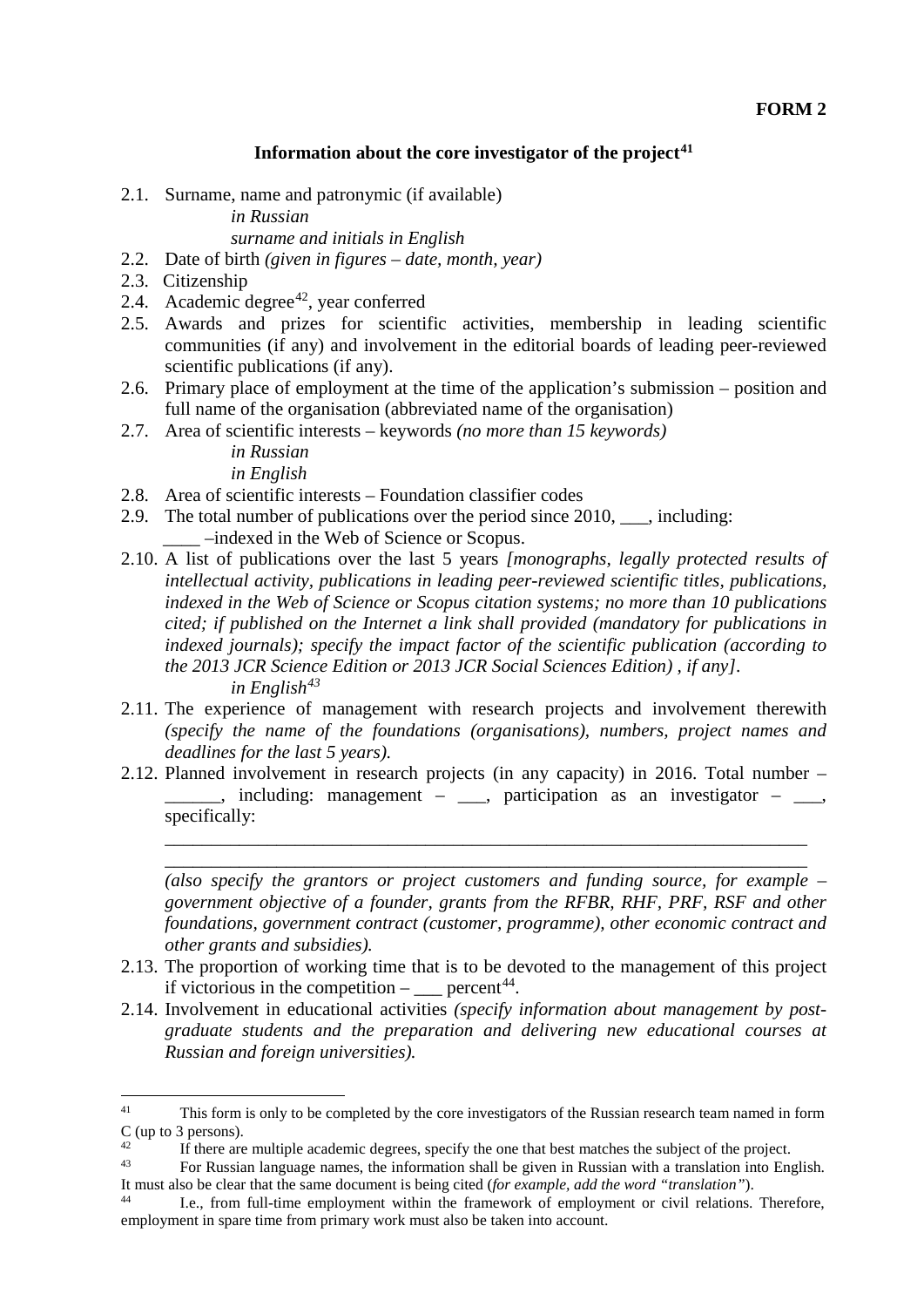2.15. Contact telephone number and e-mail.

2.16. Involvement in the project: Core investigator of the project.

I have read and agree with the conditions of the Russian Science Foundation's competition. I confirm my participation in the project.

I consent<sup>[45](#page-12-0)</sup> to the processing (including the collection, classification, accumulation, storage, updating, use and destruction) of the personal data I have provided above by the Russian Science Foundation (address: Moscow, ul. Solyanka, d. 14, str. 3) for the purpose of conducting an expert evaluation of the application and preparing analytical materials on competitions for the period until the liquidation of the operator (Foundation). I may withdraw this consent in written form

Identification document

<u>.</u>

\_\_\_\_\_\_\_\_\_\_\_\_\_\_\_\_\_\_\_\_\_\_\_\_\_\_\_\_\_\_\_\_\_\_\_\_\_\_\_\_\_\_\_\_\_\_\_\_\_\_\_\_\_\_\_\_\_\_\_\_\_\_\_\_\_\_\_\_\_\_\_\_\_\_ \_\_\_\_\_\_\_\_\_\_\_\_\_\_\_\_\_\_\_\_\_\_\_\_\_\_\_\_\_\_\_\_\_\_\_\_\_\_\_\_\_\_\_\_\_\_\_\_\_\_\_\_\_\_\_\_\_\_\_\_\_\_\_\_\_\_\_\_\_\_\_\_\_\_

**Signature of core project investigator**

\_\_\_\_\_\_\_\_\_\_\_\_\_\_\_\_\_\_\_\_\_\_\_\_\_\_\_\_\_\_\_\_\_\_\_\_\_\_\_\_\_\_\_\_\_\_\_\_\_\_\_\_\_\_\_\_\_\_\_\_\_\_\_\_\_\_\_\_\_\_\_\_\_\_ *(type, number, issue date, issuing authority, please print)*

<span id="page-12-0"></span><sup>45</sup> In accordance with the requirements of Federal Law No. 152-FZ dated 27 July 2006 "On Personal Data".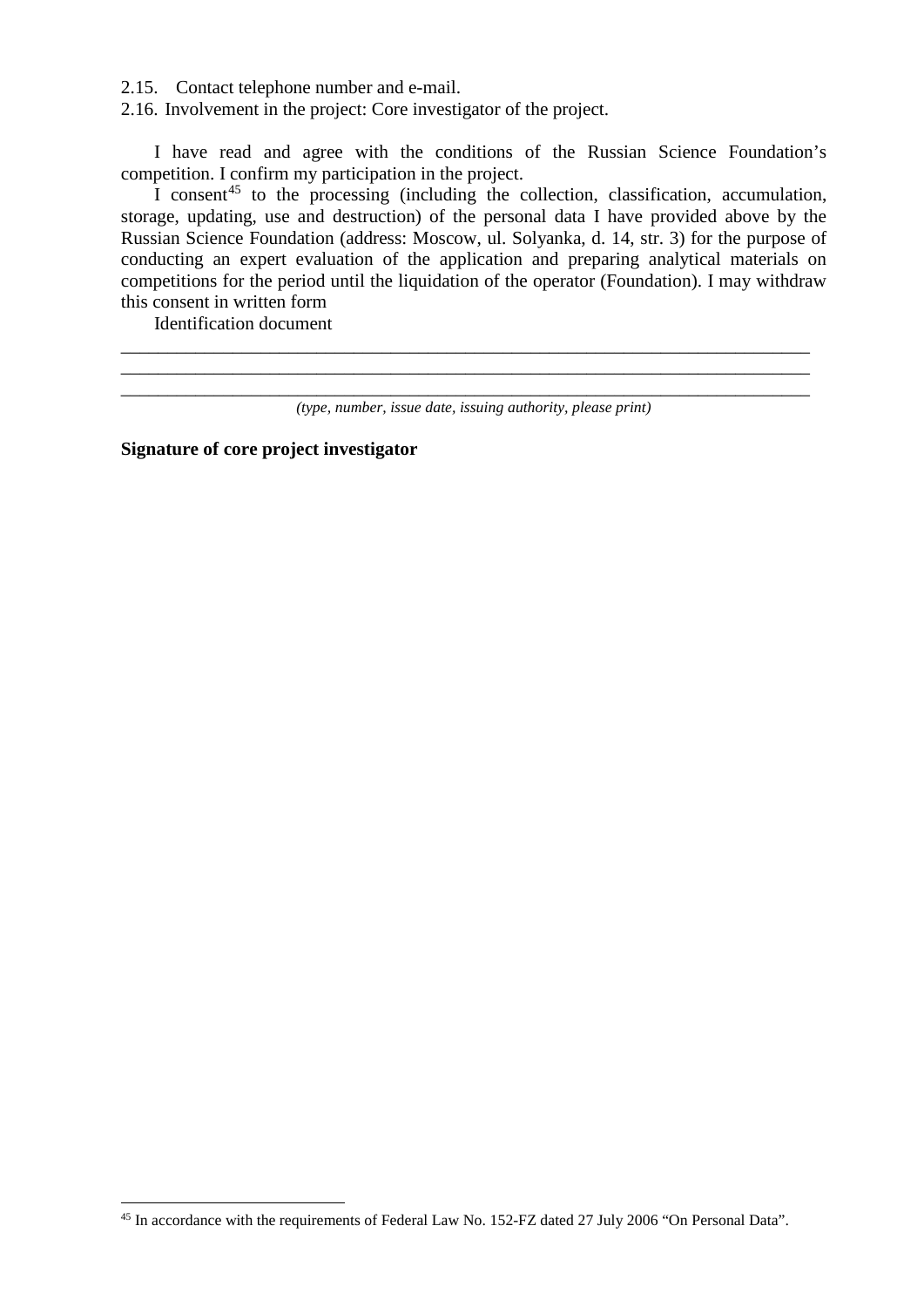### **Information about the organisation**

(given for the organisation via which funding is provided)

- 3.1. Full name *(given in accordance with registration documents)*
- 3.2. Abbreviated name
- 3.3. Name in English
- 3.4. Form of incorporation (specify for OKOPF*)*
- 3.5. Ownership form (*specify for OKFS)*
- 3.6. Departmental affiliation
- 3.7. INN, OGRN, OKPO
- 3.8. Address
- 3.9. Actual address
- 3.10. Constituent entity of the Russian Federation
- 3.11. Position, surname, name and patronymic (if available) of organisation head
- 3.12. Contact telephone number
- 3.13. E-mail

The head of the organisation confirms that:

– he has read the conditions of the Foundation's competition and consents to the funding of the project via the organisation if it is supported.

– the organisation shall meet the obligations for payment of taxes to all budgets and mandatory payments to public extra-budgetary funds, is financially reliable, is not in the process of liquidation or reorganisation, has not been declared insolvent (bankrupt), does not have seized property and its economic activities have not been suspended.

– in the event application is declared the winner, the organisation shall undertake the following obligations:

– to conclude civil or employment (fixed-term) contracts with the members of the Russian research team[46](#page-13-0);

– to pay the Russian research team members remuneration for the work performed on the project under orders from the Russian research team leader;

– annually submit a report on the proper use of the Russian Science Foundation's grant.

The organisation head guarantees:

– that the total amount of annual remuneration for a member of the Russian research team shall not exceed 30 percent of the total annual remuneration for all members of the Russian research team<sup>47</sup>:

– that the amount of annual remuneration for Russian research team members aged under and including 39 years shall not be less than 35 percent of the total annual remuneration for all Russian research team members;

– the provision of the necessary facility and access to the available experimental base for scientific research.

#### **Signature of the Russian research team leader**

<span id="page-13-0"></span><sup>&</sup>lt;sup>46</sup> If such contracts have not been previously concluded.<br><sup>47</sup> Including quagations attached by the logislation of  $\overline{AB}$ 

<span id="page-13-1"></span>Including guarantees established by the legislation of the Russian Federation, deductions on insurance premiums for mandatory pension insurance, for mandatory medical insurance and for mandatory social insurance in the event of temporary disability and in connection with maternity and for mandatory social insurance against accidents at work and occupational diseases.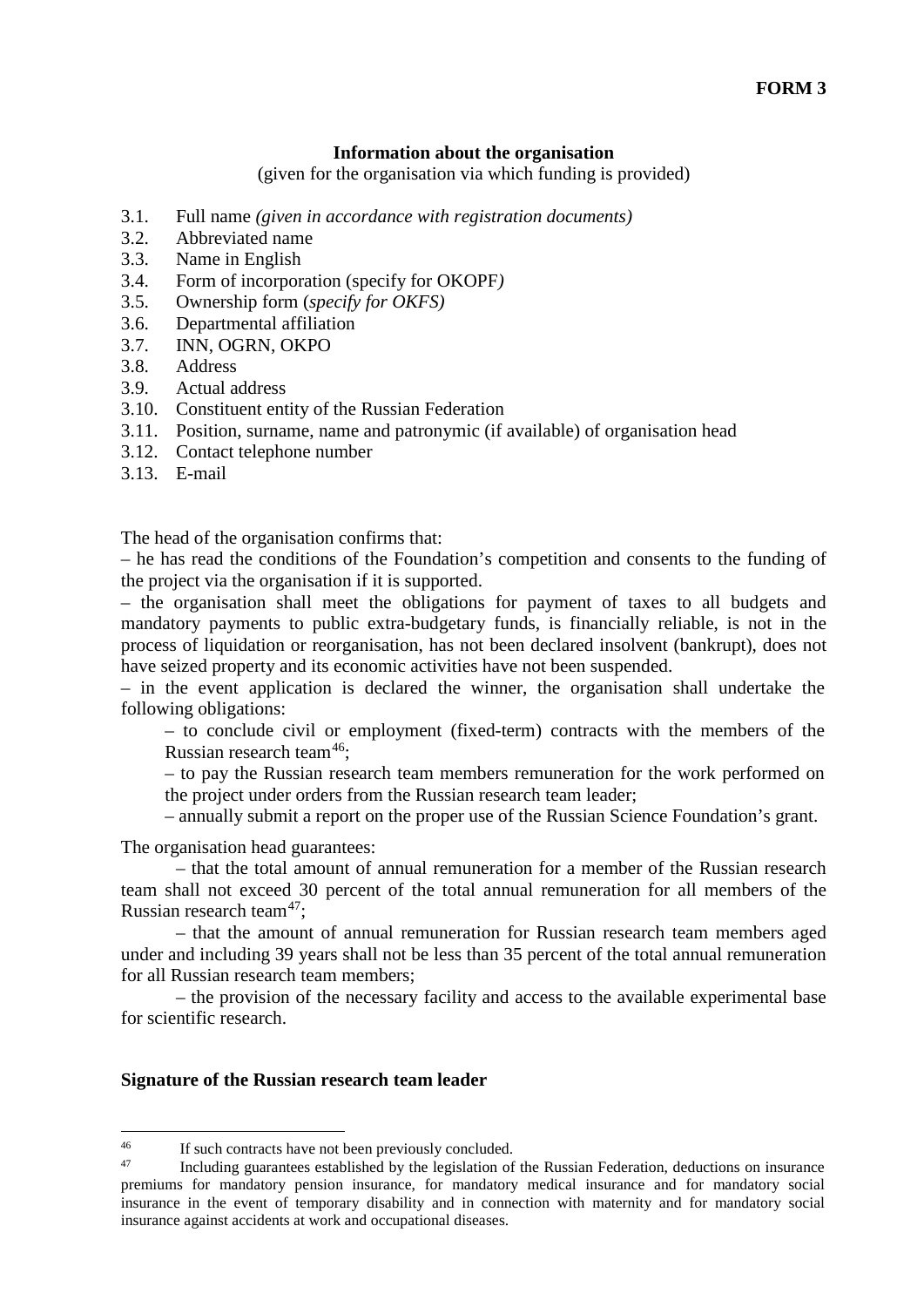**Signature of the head of the organisation** (authorised representative acting on the basis of a power of attorney)[48](#page-14-0) and **seal of the organisation.**

<span id="page-14-0"></span><sup>&</sup>lt;sup>48</sup> If the form is signed by an authorised representative of the organisation, the power of attorney shall be attached to the hard copy of the application (copy of the power of attorney certified by the organisation's seal).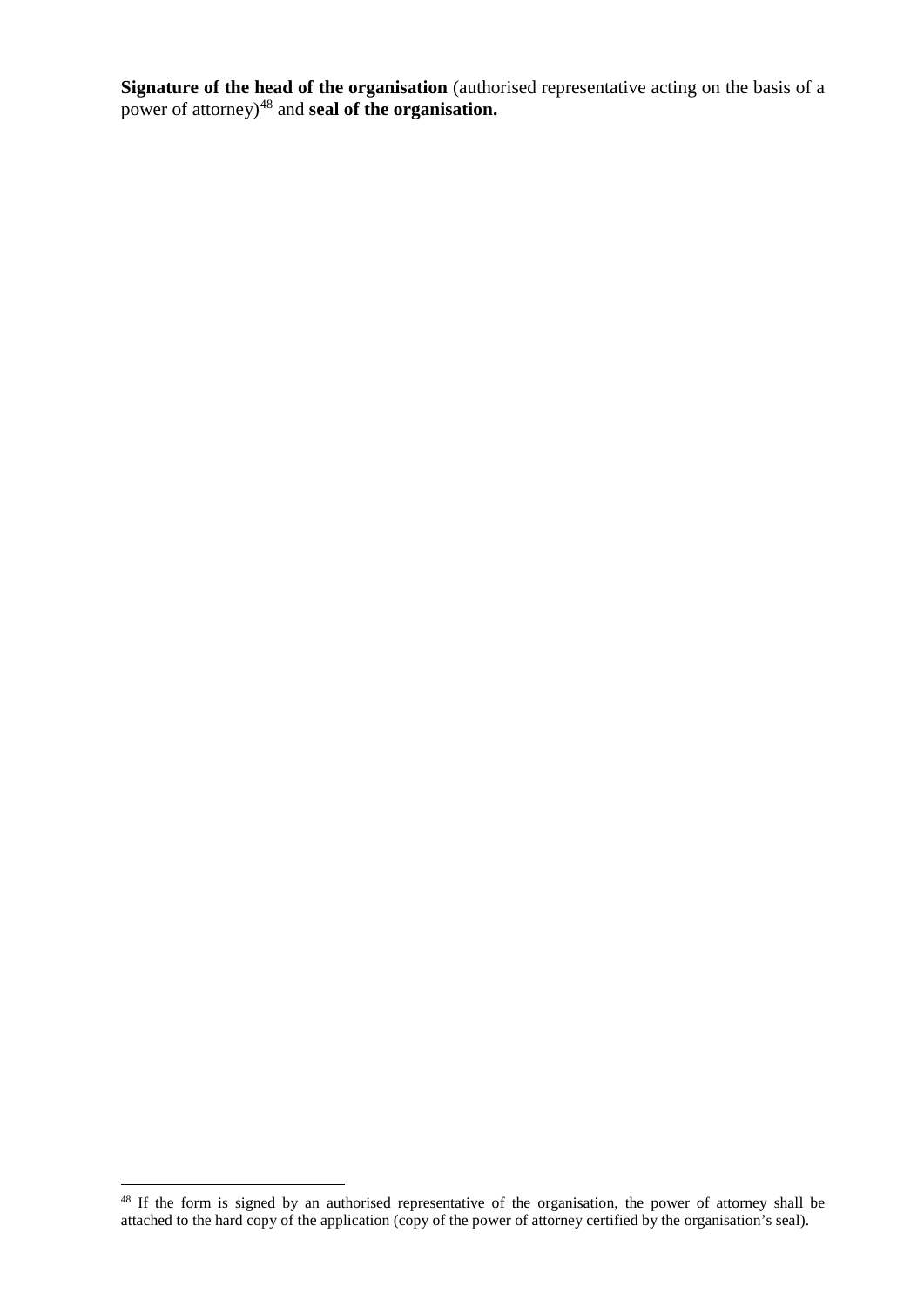4.1. Scientific problem to be solved by the project

*in Russian*

*in English*

4.2. Relevance of the problem for the given branch of knowledge and the scientific significance of the problem's solution

*in Russian*

*in English*

4.3. Specific objective within the problem that the project is to solve and its scope

*in Russian in English*

4.4. Scientific novelty of the objective, substantiation of the achievability of the solution to the objective and the feasibility of obtaining the planned results

*in Russian*

*in English*

4.5. Current state of research on the problem and the main areas of research in international science

> *in Russian in English*

- 4.6. Main international scientific competitors
- 4.7. Proposed methods and approaches, general work plan for the entire project implementation period and the anticipated results *(at least 2 pages; including an indication of the specific anticipated results by year; general plan given with a breakdown by year)*

*in Russian*

- *in English*
- 4.8. The scientific groundwork on the project available to the international research team, experience in collaborative project implementation *(specify previously obtained results as well as programmes and methods developed)*
- 4.9. Lists of equipment, materials, information and other resources available to the Russian and international research teams to complete the project *(including a description of the need to use them for the project's implementation).*
- 4.10. The working plan of the Russian research team for the first year of implementation *(also specify planned business trips as part of the project).*

*in Russian in English*

- 4.11. Planned scope of work for the first year for each core investigator of the Russian research team *(including the Russian research team leader).*
- 4.12. The specific scientific results anticipated at the end of the first year *(the presentation form must provide the ability to conduct an expert evaluation of the results and assess the degree of completion stated in the draft work plan).*

*in Russian*

-

*in English*

4.13. List of equipment, materials, information and other resources for the project's implementation that are planned to be acquired by the Russian research team using the

<span id="page-15-0"></span> $49$  Text in items from 4.1 to 4.8 must be relevant to the information provided by the foreign research team in the application to the DFG. If the application does not satisfy the requirements of item 6 of Competition documentation, it is not considered eligible for the grant competition. Items from 4.9 to 4.13 are applicable for Russian research team only.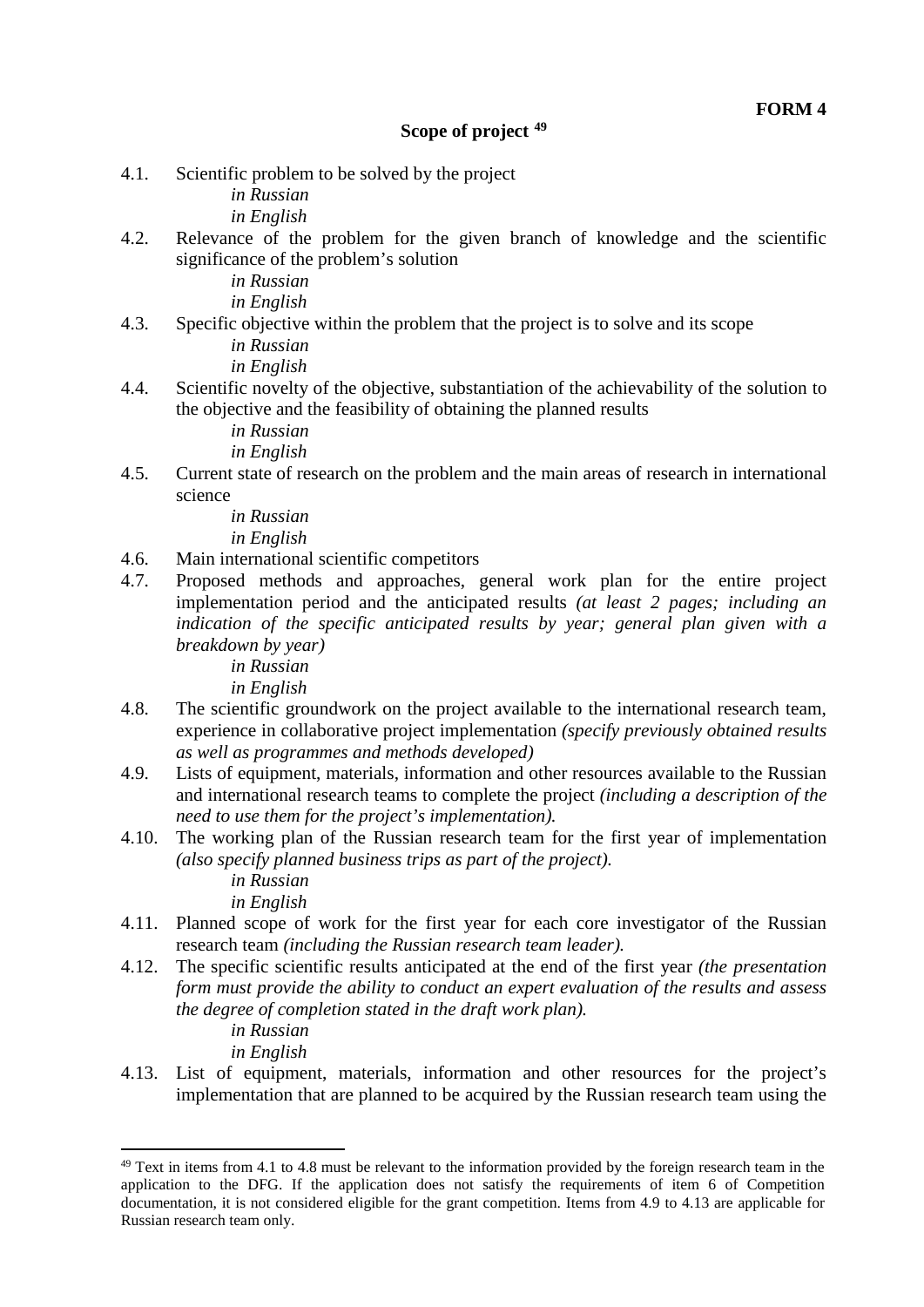Foundation's grant *(including a description of the need to use them for the project's implementation)*.

- 4.14. A file<sup>[50](#page-16-0)</sup> with additional information  $1^{51}$  $1^{51}$  $1^{51}$ <br>4.15. A file<sup>52</sup> with additional information
- A file<sup>[52](#page-16-2)</sup> with additional information 2 (if the information given in file 1 proves insufficient)

#### **Signature of the Russian research team leader**

<u>.</u>

<span id="page-16-0"></span><sup>&</sup>lt;sup>50</sup> With graphics, photos, drawings and other information about the project scope. In pdf format, up to 3 megabytes.

<span id="page-16-1"></span> $51$  The text in files with additional information must be provided in Russian. A translation into English shall be required if the applicant deems this information as significant for the expert.

<span id="page-16-2"></span><sup>&</sup>lt;sup>52</sup> With graphics, photos, drawings and other information about the project scope. In pdf format, up to 3 megabytes.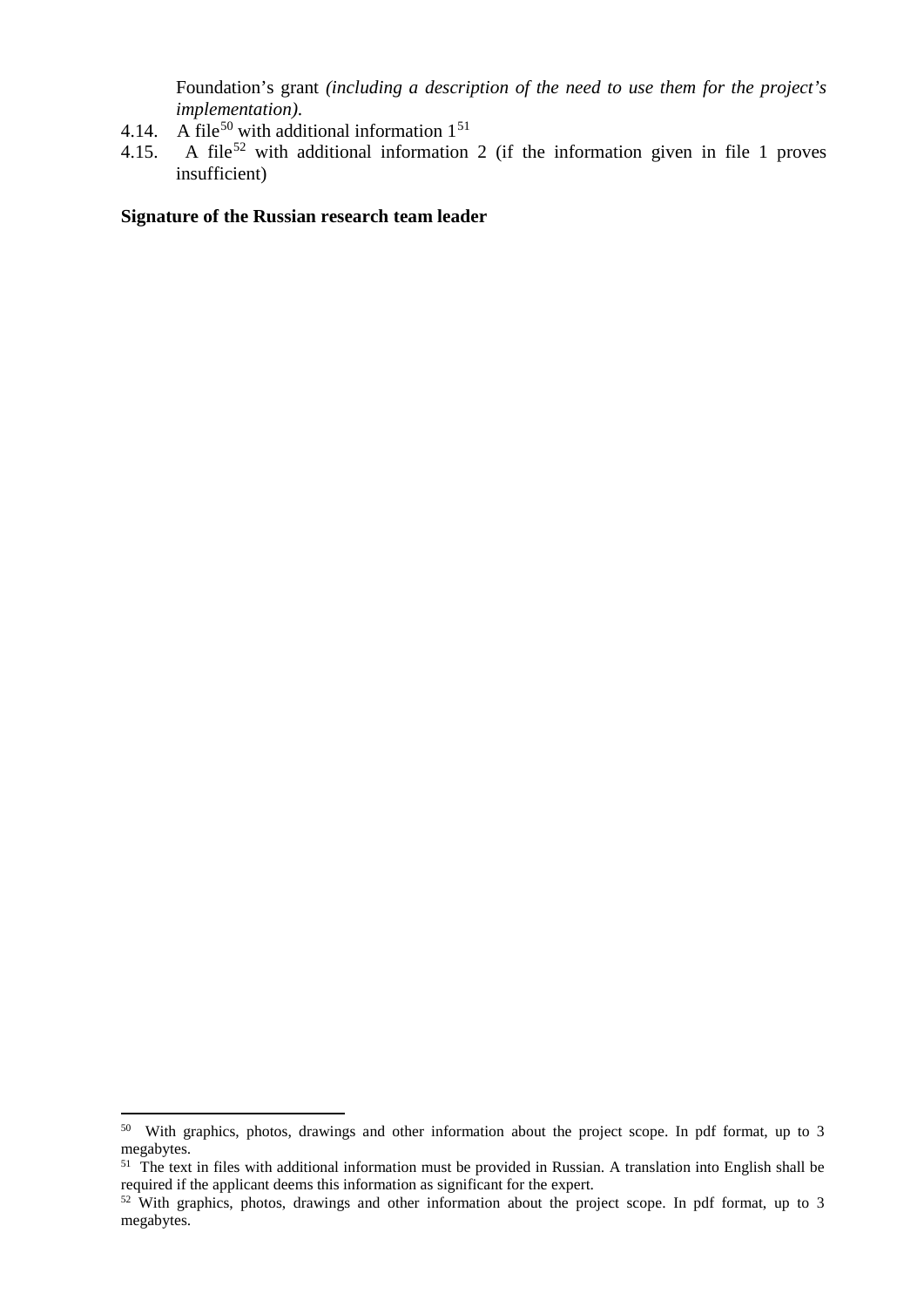### **Requested funding for 2016**

### 5.1. **Planned project expenditures**

| <b>Item</b><br>No. | <b>Grant expenditure designation</b>                                                                                                                                          | <b>Amount of</b><br>expenditures<br>(thousand<br>roubles <sup>53</sup> ) |
|--------------------|-------------------------------------------------------------------------------------------------------------------------------------------------------------------------------|--------------------------------------------------------------------------|
|                    | <b>TOTAL</b>                                                                                                                                                                  |                                                                          |
| 1.                 | Remuneration for the project investigators (with allowances)                                                                                                                  |                                                                          |
| 2.                 | Payment for the services of third party organisations for the<br>implementation of the research project <sup>54</sup>                                                         |                                                                          |
| 3.                 | Expenditures on the purchase of equipment and other property<br>required for the scientific research (including installation,<br>commissioning, employee training and repair) |                                                                          |
| 4.                 | Expenditures on the purchase of materials and components for<br>scientific research                                                                                           |                                                                          |
| 5.                 | Other expenditures for the implementation of the project                                                                                                                      |                                                                          |
| 6.                 | Organisation's overhead <sup>55</sup>                                                                                                                                         |                                                                          |

### 5.2. **Breakdown of planned expenditures**

*for item 1 - the amount of remuneration (including the leader, core investigators and other team members hired to perform work under the project) is specified, including the guarantees established by the legislation of the Russian Federation, deductions on insurance premiums for mandatory pension insurance, for mandatory medical insurance and for mandatory social insurance in the event of temporary disability and in connection with maternity and for mandatory social insurance against accidents at work and occupational diseases;* 

*for item 2* – *a list of planned contracts (accounts) with third party organisations is provided with an indication of the subject and amount of each contract.*

*for item 3 – a list of equipment and other property that is to be purchased and required for the scientific research is provided.*

*for item 4 – a breakdown of the planned materials and components is provided.*

*for item 5 – other expenditures are provided for the purpose of implementing the project, including for business trips, the payment of communication services and transport services, expenditures are not broken down.*

*for item 6 – expenditures are not broken down and not substantiated.* 

#### **Signature of the Russian research team leader**

**Signature of the head of the organisation** (authorised representative acting on the basis of a power of attorney)[56](#page-17-3) and **seal of the organisation.**

<span id="page-17-0"></span> $^{53}$  Without separators with one decimal place.<br>
No more than 15 per cent of the grant. 53

<span id="page-17-1"></span>

<span id="page-17-3"></span><span id="page-17-2"></span> $55$  No more than 10 per cent of the grant.<br><sup>56</sup> If the form is signed by an authorised representative of the organisation, the power of attorney shall be attached to the hard copy of the application (copy of the power of attorney certified by the organisation's seal).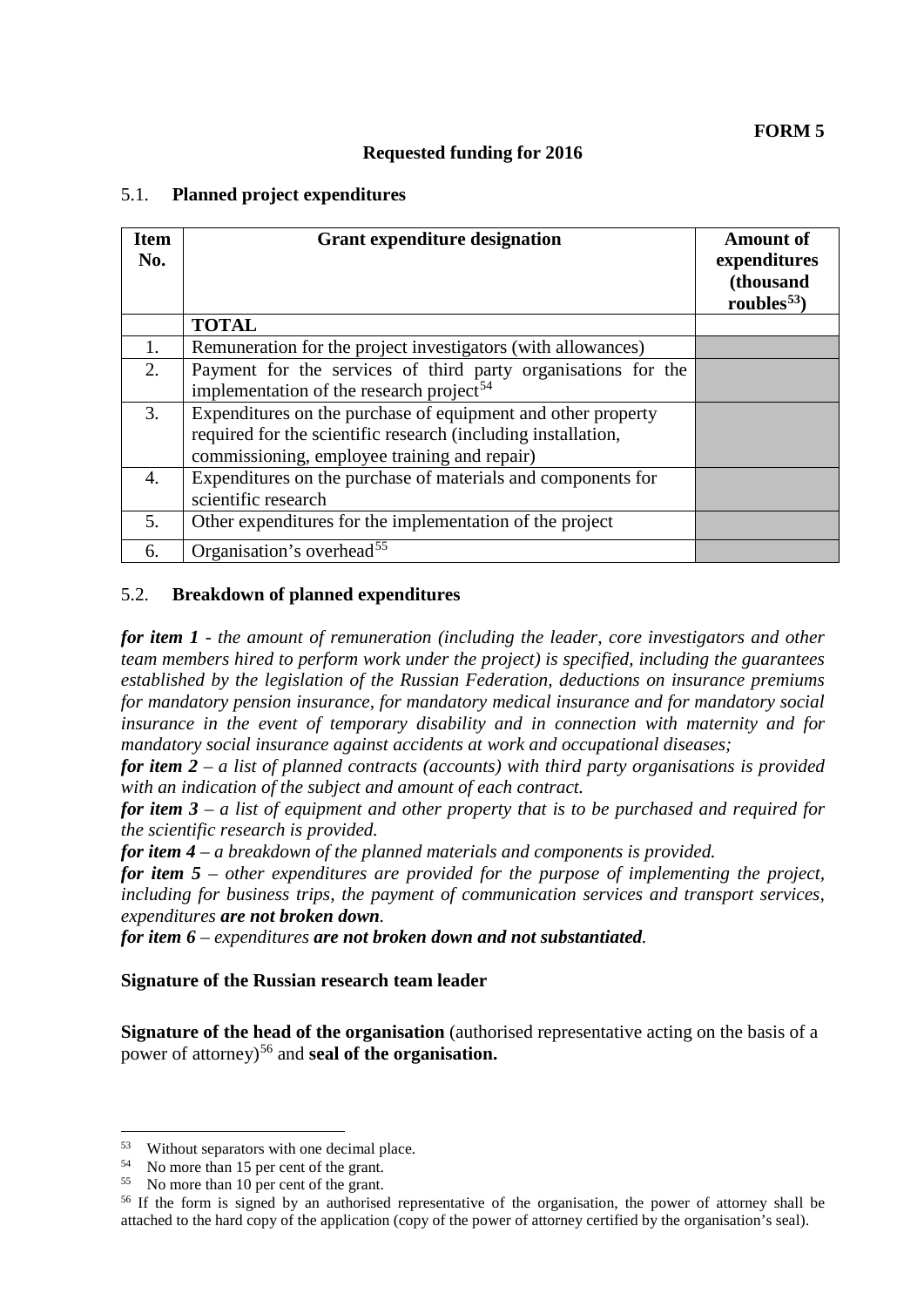# **Appendix 2**

## **Sample letter[57](#page-18-0) for Russian and foreign organisations, participating in coordinated competition of DFG and RSF**

Russian Science Foundation

… (Russian organisation) …, , and …(German organisation) …, on the other hand, in case of receiving grant fund from German Research Foundation (DFG) and Russian Science Foundation (RSF) are obliged to provide necessary facilities and equipment for implementation of coordinated project (DFG\_RSF:...) directed by (...) from the Russian team and (...) from the German team for the period of the funding of the project in the above mentioned organisations.

Plan and terms of the activities, implemented within the framework of the project, as well as the distribution of the project activities between Russian and German research teams will comply with proposals, approved for grant funding.

We agree, that the results of intellectual activities, originated from collective creative work during the implementation of the project, will be used by their holders on equal terms and in accordance with national legislation. We are notified that according to the Russian legislation Russian Federation may use for public needs the results of intellectual activity, originated from implementation of the project by Russian team on the basis of non-exclusive license provided by the rights holder to the state licensee.

We are also notified on the requirement of the Russian Science Foundation to the Russian research team concerning the number of publications, prepared during the implementation of the project, in titles, indexed in Web of Science or Scopus, that may not be less than it was indicated in the proposal, submitted to the Russian Scientific Foundation.

We are notified that Russian Scientific Foundation may reduce the amount of a grant, suspend or terminate the transfer of grant funds to the Russian team in following situations:

- the size of the Russian Federation's property contribution to the Russian Science Foundation is reduced
- − the Foundation's Management Board comes to the above mentioned decision based on the results of audit, an expert evaluation of reports submitted by Russian team
- the Russian team and/or Russian organisation violates the conditions and objectives of the grant proposal
- the project or certain activities within the project are found to receive (have received) finance support other than coordinated grant from RSF and DFG
- − falsified data in the grant proposal, submitted for the competition, is revealed
- the Russian research team and/or Russian organisation violates the requirements of Russian legislation or conditions of the Agreement between the Russian research team and/or Russian organisation and Russian Scientific Foundation

<span id="page-18-0"></span><sup>57</sup> The letter may be provided in English, Russian, or German. <u>.</u>